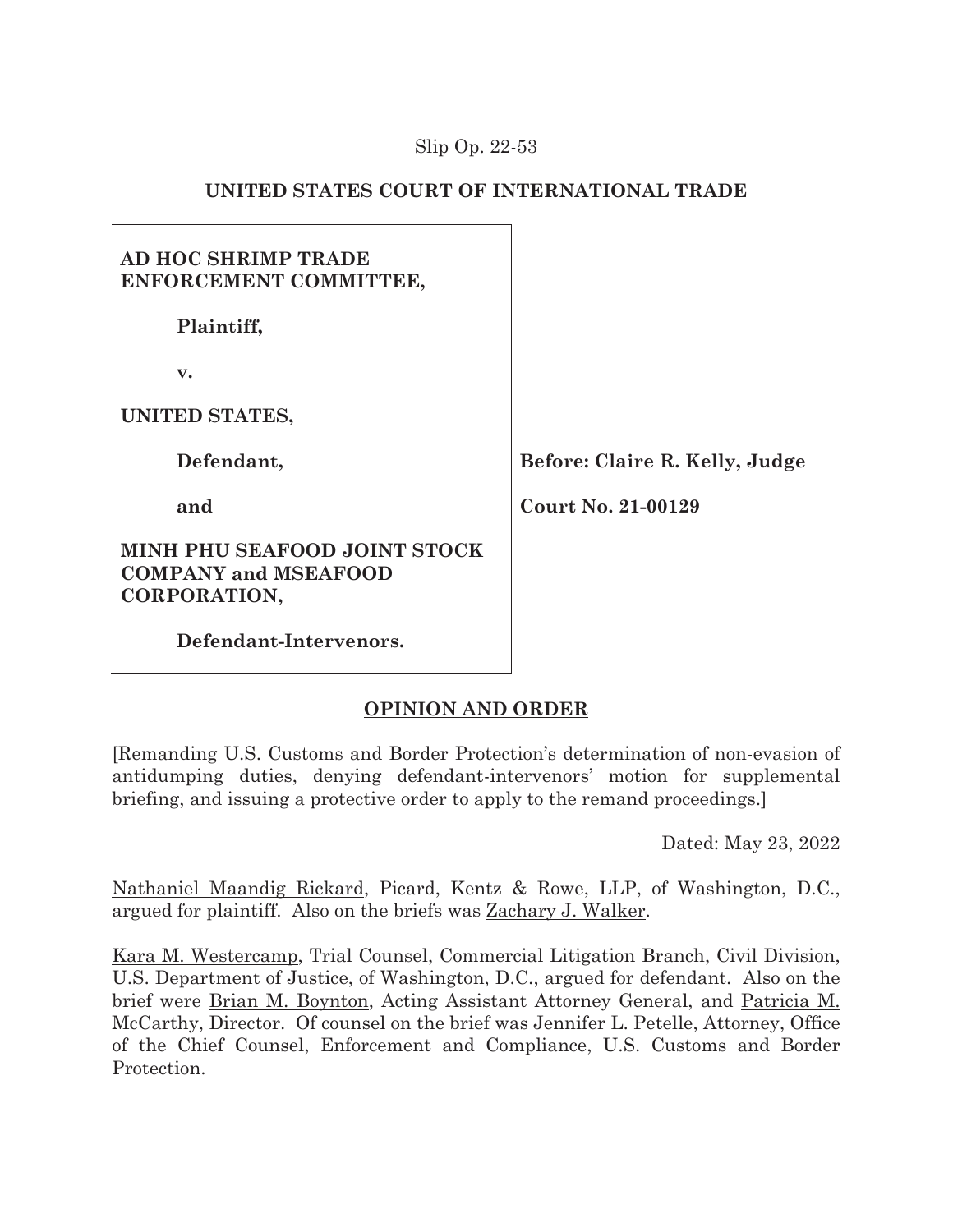Donald B. Cameron, Mary S. Hodgins, and Jordan L. Fleischer, Morris, Manning & Martin, LLP, of Washington, D.C., argued for defendant-intervenors. Also on the brief were Julie C. Mendoza, R. Will Planert, Brady W. Mills, Eugene Degnan, Edward J. Thomas III, and Nicholas C. Duffey. Also on the brief was William H. Barringer, IDVN Lawyers (Viet Nam), of Washington, D.C.

Kelly, Judge: Before the court is plaintiff Ad Hoc Shrimp Trade Enforcement Committee's ("AHSTEC") motion for judgment on the agency record brought pursuant to Rule 56.2 of the U.S. Court of International Trade and Defendant-Intervenors MSeafood Corporation's ("MSeafood US") and Minh Phu Seafood Joint Stock Company's ("Minh Phu Vietnam") (MSeafood US and Minh Phu Vietnam are referred to collectively as "Minh Phu Group") Motion for Supplemental Briefing. See Rule 56.2 Mot. for J. on Agency R., Aug. 30, 2021, ECF No. 34 ("Pl. Mot."); see also [AHSTEC's] Non-Confidential Memo. in Supp. of Rule 56.2 Mot. for J. on Agency R., Aug. 30, 2021, ECF No. 34 ("Pl. Br."); Mot. for Supp. Briefing, Apr. 22, 2022, ECF No. 54. AHSTEC challenges the administrative determination made by the U.S. Customs and Border Protection ("CBP") Office of Trade ("OT") Office of Regulations and Rulings ("ORR") in an administrative proceeding conducted pursuant to the Enforce and Protect Act of 2015, 19 U.S.C. § 1517 ("EAPA"), reversing the CBP OT Trade Remedy & Law Enforcement Directorate's ("TRLED") determination that MSeafood US evaded antidumping duties ("ADD") by transshipping Indian frozen warmwater shrimp through the Socialist Republic of Vietnam ("Vietnam").<sup>1</sup> See Pl. Br. at  $2-4$ ;

<sup>1</sup> AHSTEC also challenges certain procedural determinations made by TRLED related to public summarization of allegedly confidential documents which could not be reviewed until this point. Pl. Br. at  $3-4$ ; <u>see also</u> 19 U.S.C. § 1517(g)(1).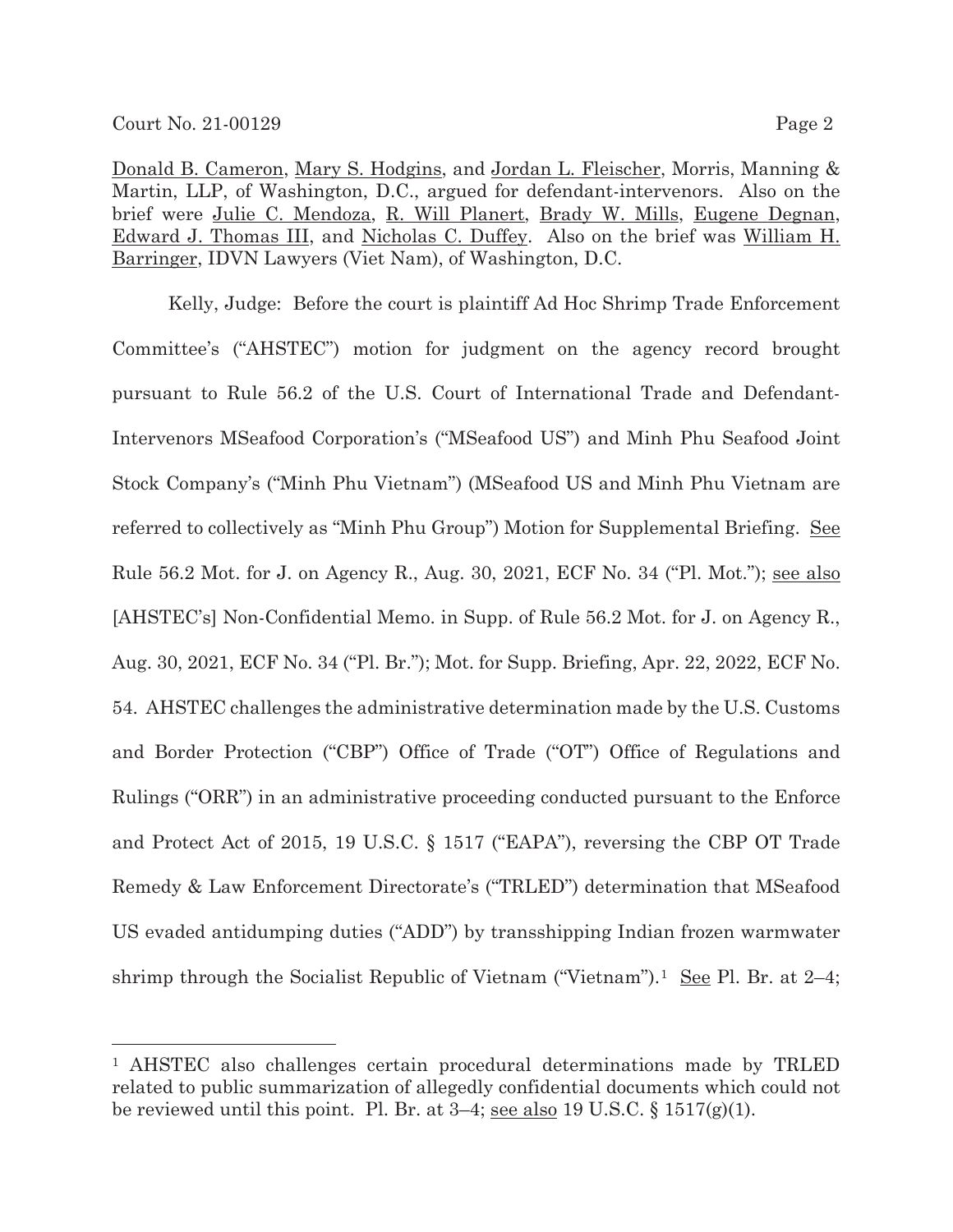see also Enforce and Protect Act ("EAPA") Case Number 7356; 19 U.S.C. § 1517; Minh Phu Group, PD 233, CD 219 (Feb. 11, 2021) ("ORR Decision"); Notice of Determination as to Evasion, PD 220–221, CD 217 (Oct. 13, 2020) ("TRLED Decision") (the ORR Decision and the TRLED Decision are referred to collectively as the "CBP Decisions").2 AHSTEC asserts (i) ORR's determination that MSeafood US did not evade the U.S. Department of Commerce's ("Commerce") antidumping order on frozen warmwater shrimp from India by transshipping Indian shrimp through Vietnam is unsupported by substantial evidence on the record; (ii) the <u>ORR Decision</u> is based on an incomplete review of the administrative record; and (iii) TRLED did not comply with CBP's regulations which require public summarization of confidential documents submitted to CBP during the course of an EAPA evasion proceeding. Pl. Br. at 31–40; see also Reply of Pl. in Supp. of [Pl. Mot.], 4–21, Jan. 10, 2022, ECF No. 44. Defendant United States and Minh Phu Group oppose Pl. Mot. on the grounds that the record supports ORR's determinations, and ORR and TRLED adequately performed their obligations in accordance with law and CBP's regulations. Def.'s Resp. in Opp'n to [Pl. Mot.], 18–28, Dec. 3, 2021, ECF No. 41 ("Def. Br."); Resp. Br. of [Minh Phu Group] in Opp'n to [Pl. Mot.], 23–42, Dec. 6, 2021, ECF

<sup>2</sup> On May 17, 2021, and June 30, 2021, Defendant filed indices and supplemental indices, respectively, to the public and confidential administrative records underlying Commerce's final determination. See ECF Nos. 20, 21-1, 29-1, and 30-1. Citations to administrative record documents in this opinion are to the numbers CBP assigned to such documents in the indices, and all references to such documents are preceded by "PD" or "CD" to denote public or confidential documents.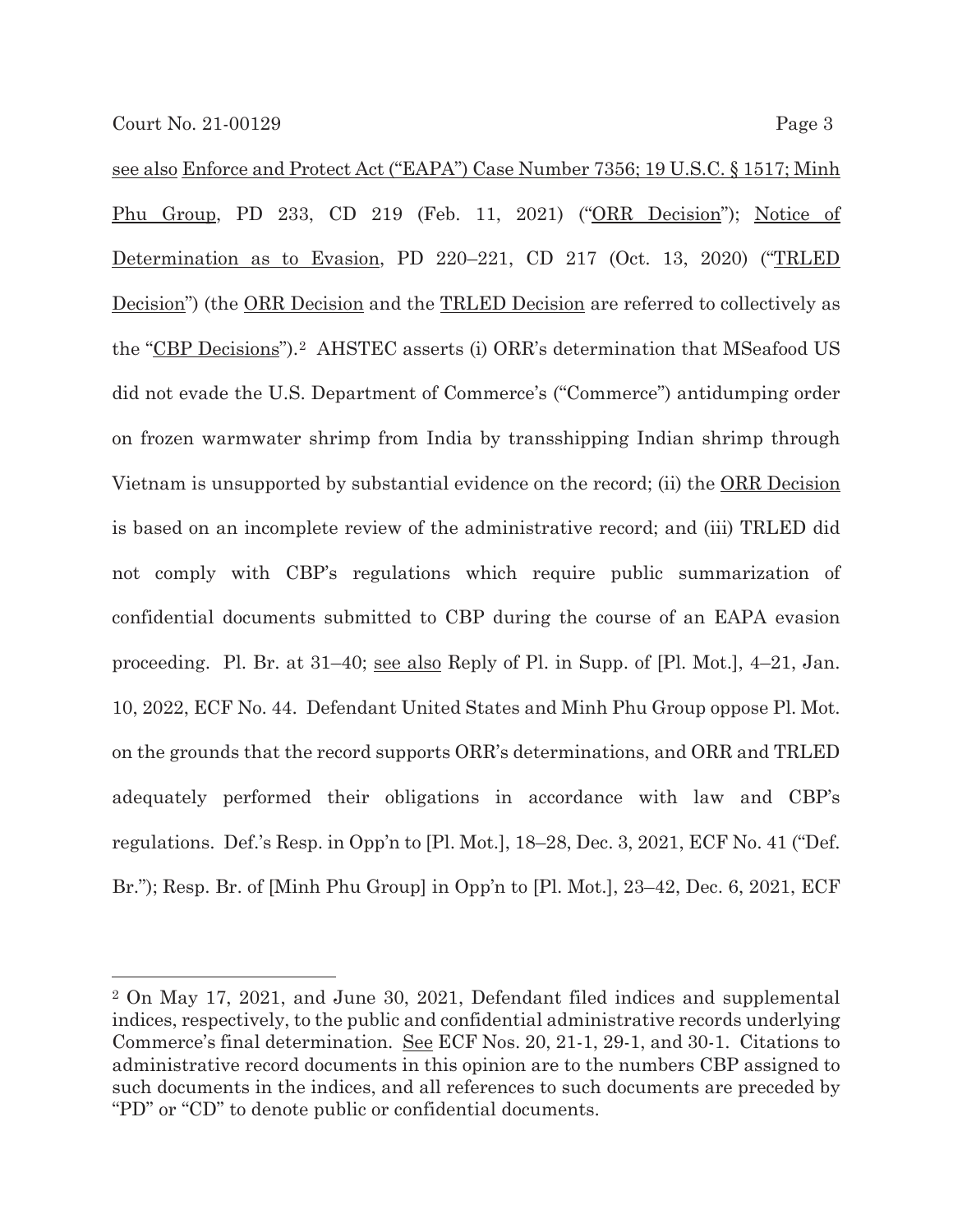No. 43 ("MPG Br.").3 Oral argument was held on April 5, 2022. See ECF No. 52 ("Oral Arg."). Following oral argument, Minh Phu Group filed a motion for supplemental briefing, claiming it only became aware of deficiencies in the record transmitted from TRLED to ORR at oral argument. Mot. for Supp. Briefing at 1. Alternatively, Minh Phu Group seeks a limited remand to correct the record deficiencies. Id. at 2. AHSTEC opposes the motion for supplemental briefing on the grounds that it explicitly argued that ORR did not review the entire record and Minh Phu Group chose not to address the legal ramifications of ORR's incomplete review. [AHSTEC's] Resp. to Def.-Intrvnrs.' Mot. for Supp. Briefing, 4–5, May 13, 2022, ECF No. 55 ("Pl. Opp. to Mot. for Supp. Br.").

For the following reasons, the court remands the CBP Decisions, denies Minh Phu Group's motion for supplemental briefing, and issues a protective order to apply to the remand proceedings.

#### **BACKGROUND**

 On February 1, 2005, Commerce imposed ADD orders on certain frozen warmwater shrimp from India and Vietnam. Certain Frozen Warmwater Shrimp from India, 70 Fed. Reg. 5,147 (Dep't Commerce Feb. 1, 2005) (Notice of Amended Final Determination of Sales at Less Than Fair Value and [ADD] Order) ("India Order"); Certain Frozen Warmwater Shrimp from [Vietnam], 70 Fed. Reg. 5,152

<sup>&</sup>lt;sup>3</sup> Any confidential information in Pl. Br., Def. Br., or MPG Br. referenced in this opinion may be found at the corresponding page of the confidential versions of Pl. Br., Def. Br., or MPG Br., ECF Nos. 34, 40, and 50, respectively.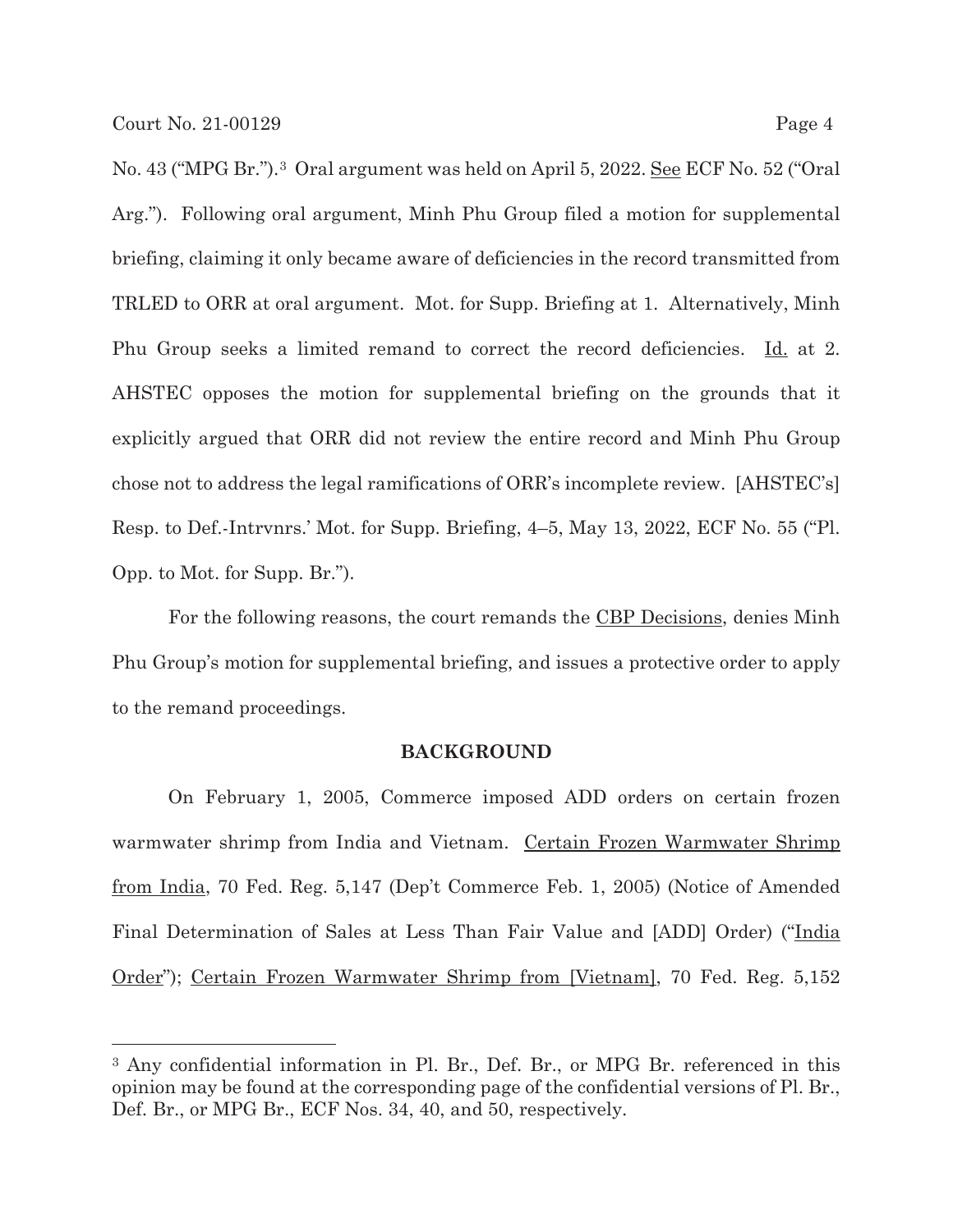(Dep't Commerce Feb. 1, 2005) (Notice of Amended Final Determination of Sales at Less Than Fair Value and [ADD] Order) ("Vietnam Order"). Minh Phu Vietnam was a mandatory respondent in Commerce's ADD investigation into frozen warmwater shrimp from Vietnam. See Vietnam Order, 70 Fed. Reg. at 5,153-55. However, on July 22, 2016, Commerce revoked the Vietnam Order with respect to Minh Phu Vietnam and its affiliates. Certain Frozen Warmwater Shrimp from [Vietnam], 81 Fed Reg. 47,756 (Dep't Commerce July 22, 2016) (Notice of Implementation of Determination Under Section 129 of the Uruguay Round Agreements Act and Partial Revocation of the [ADD] Order) (the "Revocation Order"). The Revocation Order only permits Minh Phu Group to enter certain frozen warmwater shrimp without ADDs to the extent that such shrimp is "produced and exported by the Minh Phu Group."4 Id. at 47,757–58. Furthermore, the Revocation Order requires Minh Phu Group to certify that the shrimp it imports into the United States is produced and exported by Minh Phu Group and its affiliates and thus no longer subject to the Vietnam Order. Id. at 47,758.

 To comply with the Revocation Order, Minh Phu Group instituted what it describes as "a comprehensive tracing system for all of the [s]hrimp it exports to the

<sup>4 &</sup>quot;Minh Phu Group," as used in the Revocation Order, refers to 15 entities that appear to be affiliated with Defendant-Intervenors, but are not parties to this action. See Revocation Order, 81 Fed. Reg. at 47,756 n.9. However, the parties agree the Revocation Order applies to Defendant-Intervenors even though they are not mentioned. <u>See</u> Pl. Br. at  $4-5$ ; Def. Br. at 3; MPG Br. at  $2-3$ .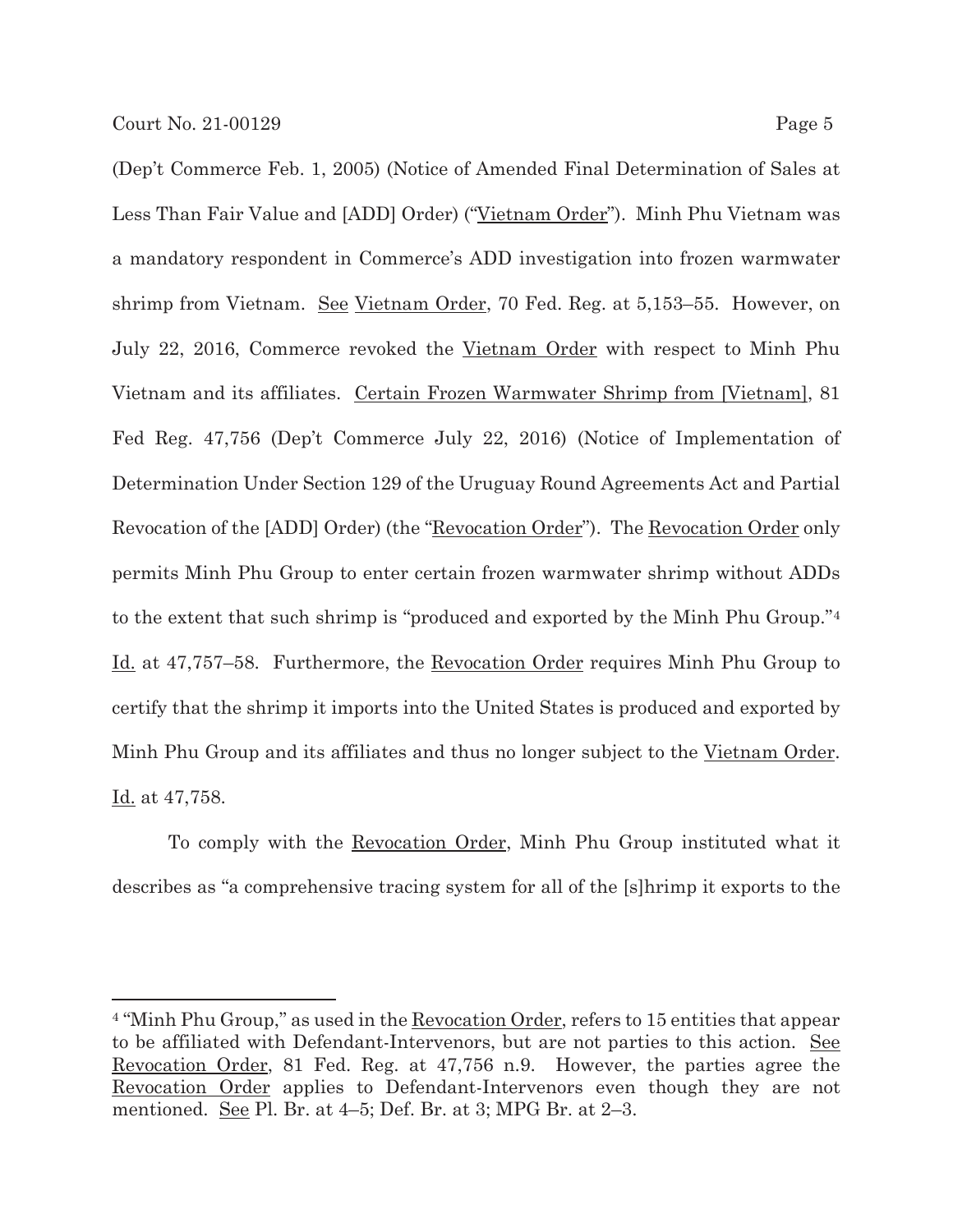United States to ensure that it is all Vietnam-origin."5 MPG Br. at 3. Additionally, Minh Phu Group provides "traceability documents" to the U.S. National Oceanic and Atmospheric Administration's ("NOAA") Seafood Import Monitoring Program ("SIMP"), pursuant to which Minh Phu Group must trace all shrimp imported into the United States from farm to each export shipment that enters the United States. Id.; EAPA Case No. 7356: Minh Phu Request for Info. to Manufacturer Questionnaire Resp., 30, PD 246, CD 330 (March 23, 2020) ("Minh Phu Vietnam RFI Resp."); EAPA Case No. 7356: MSeafood Request for Info. to Importer Questionnaire Resp., 9, PD 244, CD 229 (March 19, 2020) ("MSeafood US RFI Resp."). NOAA's National Marine Fisheries Service Office of International Affairs and Seafood Inspection performed audits of Minh Phu Group's SIMP tracing paperwork related to certain entries of frozen warmwater shrimp from Vietnam and determined that Minh Phu Group sufficiently traced the shrimp it imported into the United States to Vietnamese farms.6 MSeafood US RFI Resp. at 9 and Ex. 3.

 Nevertheless, on July 17, 2019, AHSTEC alleged to CBP pursuant to 19 C.F.R. § 165.11 that Minh Phu Group was evading the India Order by importing into the United States commingled Indian-origin and Vietnam-origin shrimp.

<sup>&</sup>lt;sup>5</sup> The Vietnam Order continues to apply to certain frozen warmwater shrimp from Vietnam that are not produced and exported by Minh Phu Group; however, as discussed infra, AHSTEC's evasion allegation only applies to alleged evasion of the India Order. See Revocation Order, 81 Fed Reg. at 47,758.

<sup>6</sup> NOAA found certain discrepancies between the filings with CBP and the tracing paperwork; however, those discrepancies do not implicate country-of-origin. MSeafood US RFI Resp. at 9 and Ex. 3.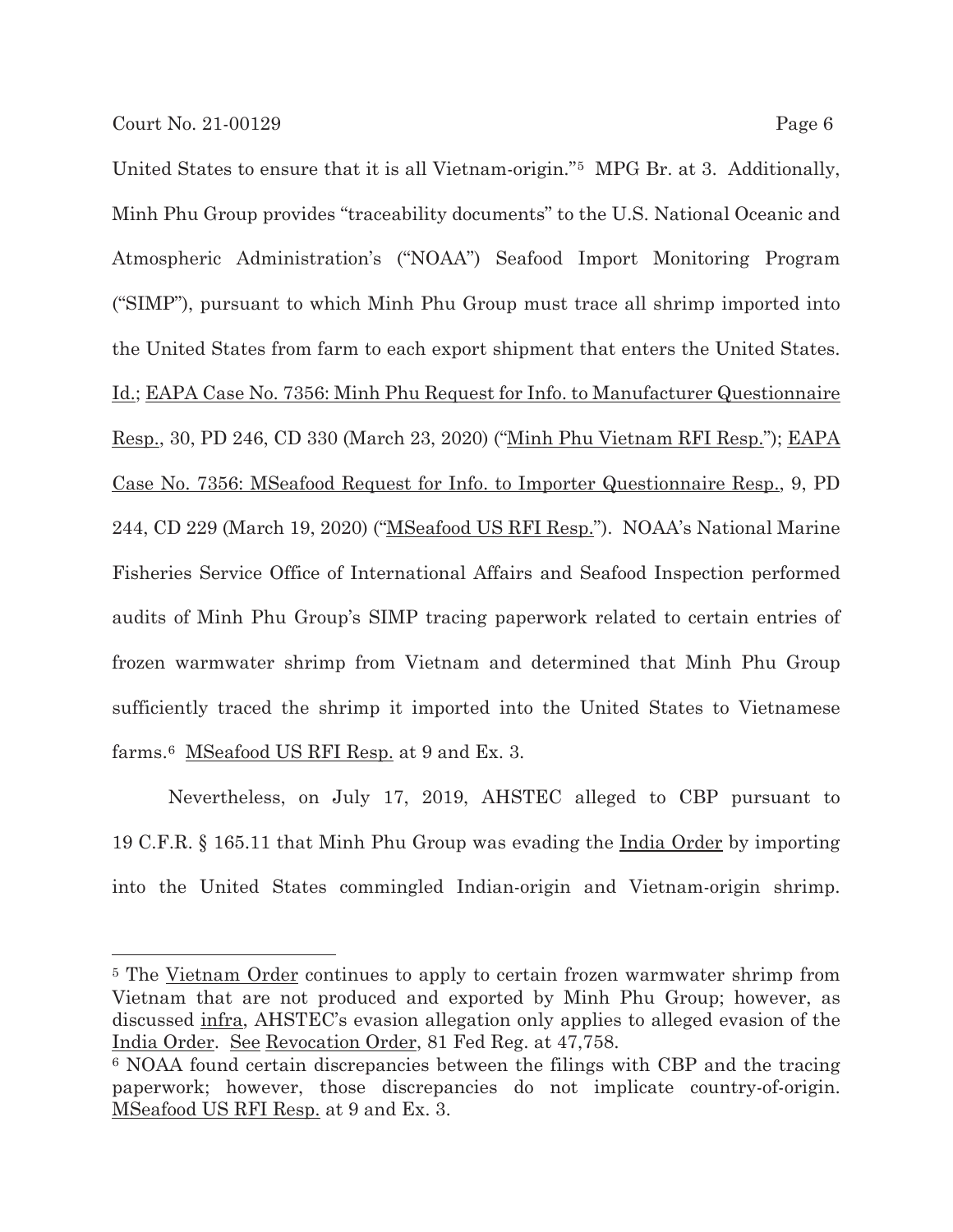AHSTEC – EAPA Allegation Final (02) (7356), PD 2 (July 17, 2019). On August 30, 2019, September 30, 2019, and October 8, 2019, AHSTEC filed supplemental allegations with TRLED in support of AHSTEC's original evasion allegation. See AHSTEC – EAPA Allegation Supplemental Submission – (7356), PD 4 (Aug. 30, 2019); AHSTEC – EAPA Allegation Second Supplemental Submission – (7356), PD 7, CD 2–3 (Sept. 30, 2019); AHSTEC – EAPA Allegation Third Supplemental Submission – (7356), PD 8 (Oct. 8, 2019). On March 4, 2020, AHSTEC filed additional information from Commerce's administrative review of the India Order. AHSTEC – Submission of NFI, PD 238–41 (March 4, 2020).

CBP acknowledged receipt of AHSTEC's EAPA complaint on September 18, 2019. TRLED – Official Receipt Email, PD 5 (Sept. 18, 2019). On October 9, 2019, TRLED initially determined that AHSTEC submitted sufficient factual material to reasonably suggest that Minh Phu Group evaded the India Order, and therefore TRLED initiated an investigation pursuant to 19 U.S.C. § 1517(b)(1) and 19 C.F.R. § 165.15. Initiation of Investigation for EAPA Case Number 7356 – MSeafood Corporation, 4–5, PD 10 (Oct. 9, 2019). On January 5, 2020, TRLED commenced a formal investigation into MSeafood US and imposed interim measures against Minh Phu Group's imports into the United States, including subjecting such imports to duties and cash deposits pursuant to the <u>India Order</u>. Notice of Initiation of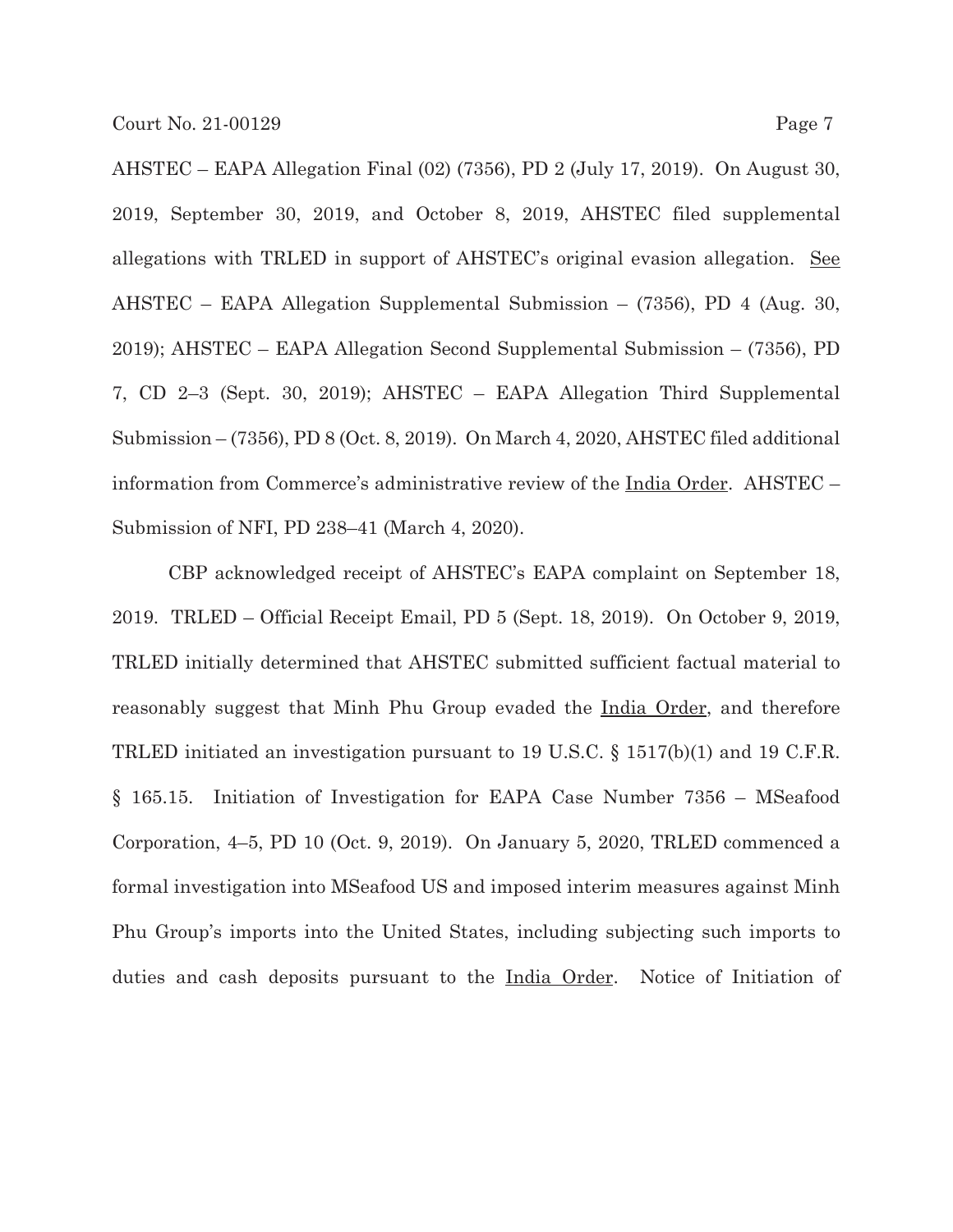Investigation and Interim Measures – EAPA Case 7356, 1, 7–8, PD 12\*, CD 6 (Jan. 5, 2020) ("Imposition of Interim Measures").7

 On January 31, 2020, Minh Phu Group filed a voluntary response to AHSTEC's allegation, which Minh Phu Group claimed it had originally filed on September 13, 2019. Re-Filing of September 13, 2019 Submission: EAPA Case No. 7356, PD 13, CD 7 (Jan. 31, 2020) ("MPG Voluntary Resp."). In its voluntary submission, Minh Phu Group denied AHSTEC's allegations and offered evidence in support of its contention that it did not transship Indian shrimp through Vietnam to evade the <u>India Order</u>. See MPG Voluntary Resp. at Attach. 2. AHSTEC responded to the MPG Voluntary Resp. on February 28, 2020, asserting that Minh Phu Group's designation of information as business confidential was overly broad and Minh Phu Group had not properly summarized material that it had designated as business confidential. See generally AHSTEC – Alleger Comments – (7356), PD 16 (Feb. 28, 2020) ("AHSTEC Resp. to MPG Voluntary Submission").

TRLED sent Minh Phu Vietnam and MSeafood US each a request for information ("RFI") on February 25, 2020. [RFI] from Manufacturer/Supplier concerning [EAPA] investigation on whether MSeafood [US] has evaded the [India Order], with entries of merchandise into the United States, PD 14, CD 8 (Feb. 25, 2020); [RFI] to Importer concerning the [EAPA] investigation of whether MSeafood

<sup>7</sup> TRLED filed the public version of the Imposition of Interim Measures on January 14, 2020. See Imposition of Interim Measures, PD 12\*.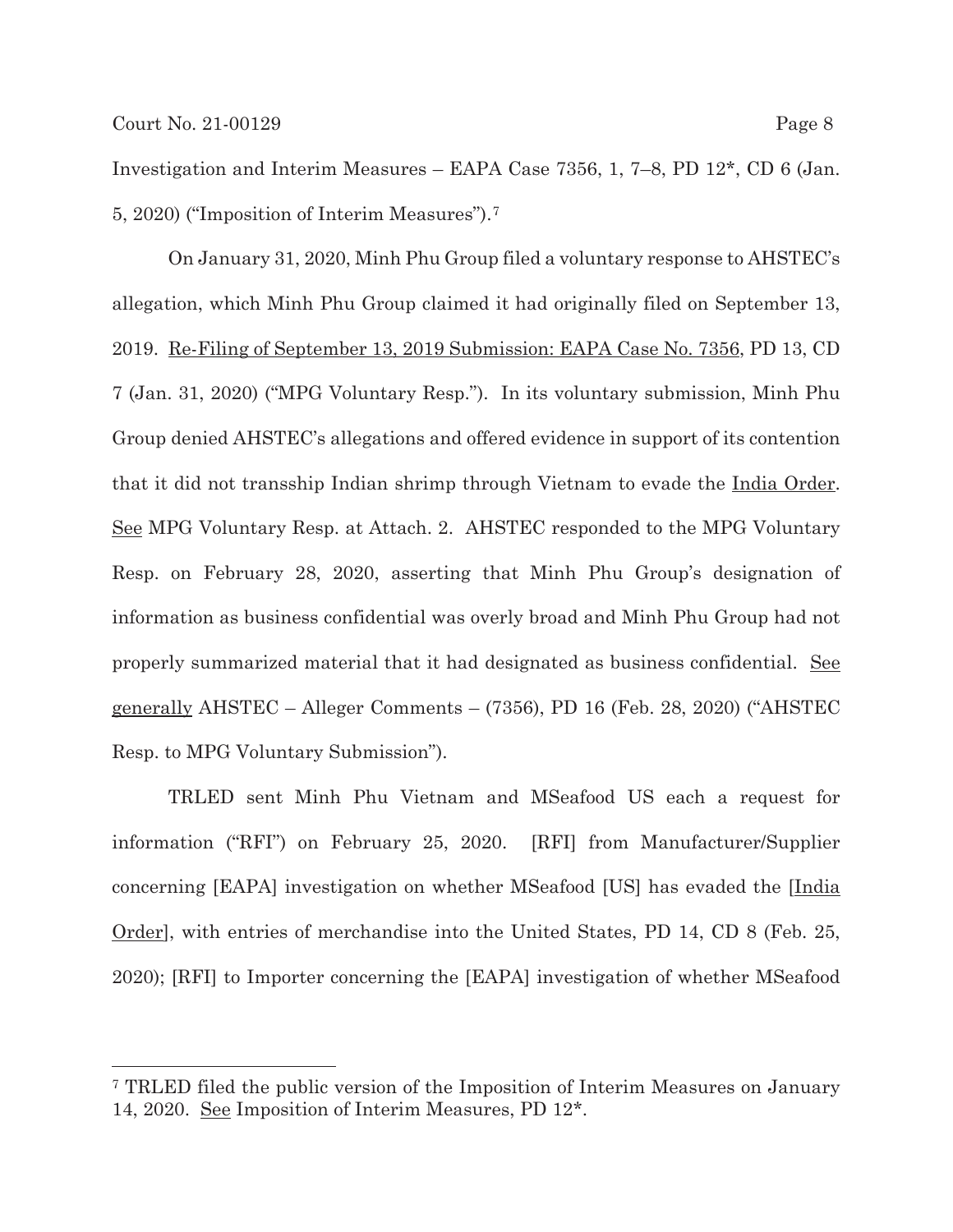[US] has evaded the [India Order] with entries of merchandise into the United States, PD 15, CD 9 (Feb. 25, 2020). MSeafood US and Minh Phu Vietnam responded to TRLED's RFIs on March 19, 2020, and March 23, 2020, respectively. MSeafood US RFI Resp.; Minh Phu Vietnam RFI Resp. AHSTEC submitted its response to Minh Phu Group's filings on March 25, 2020, and March 31, 2020, again complaining that Minh Phu Group did not comply with CBP's regulations regarding treatment of confidential information and public summarization. AHSTEC – Comments on Minh Phu's March 19 Claims for BC Treatment and NFI Combined – (7356), PD 18 (March 25, 2020) ("AHSTEC March 25th Resp."); EAPA Case No. 7356 – Comments of AHSTEC on Minh Phu [Vietnam] March 23rd Resp. to CBP, PD 19 (March 31, 2020) ("AHSTEC March 31st Resp."). On May 1, 2020, Minh Phu Group voluntarily submitted additional factual information. EAPA Case No. 7356: Voluntary Submission of Supplemental Info., PD 38, CD 26 (May 1, 2020) ("MPG May  $1$ <sup>st</sup> Voluntary Submission"); see also MPG May 1st Voluntary Submission, Exhibits, PD 21–37, 39–63, CD 10–25, 27–60 (May 1, 2020). AHSTEC filed a rebuttal to Minh Phu Group's additional factual information on May 7, 2020, again arguing that Minh Phu Group did not comply with the requirements of 19 C.F.R. § 165.4(a). EAPA Case No. 7356 – Comments of AHSTEC on Minh Phu [Vietnam] May 1 Submission to CBP, PD 64 (May 7, 2020) ("AHSTEC May 7th Rebuttal"). On June 3, 2020, June 11, 2020, and June 12, 2020, Minh Phu Group filed supplemental responses to TRLED's requests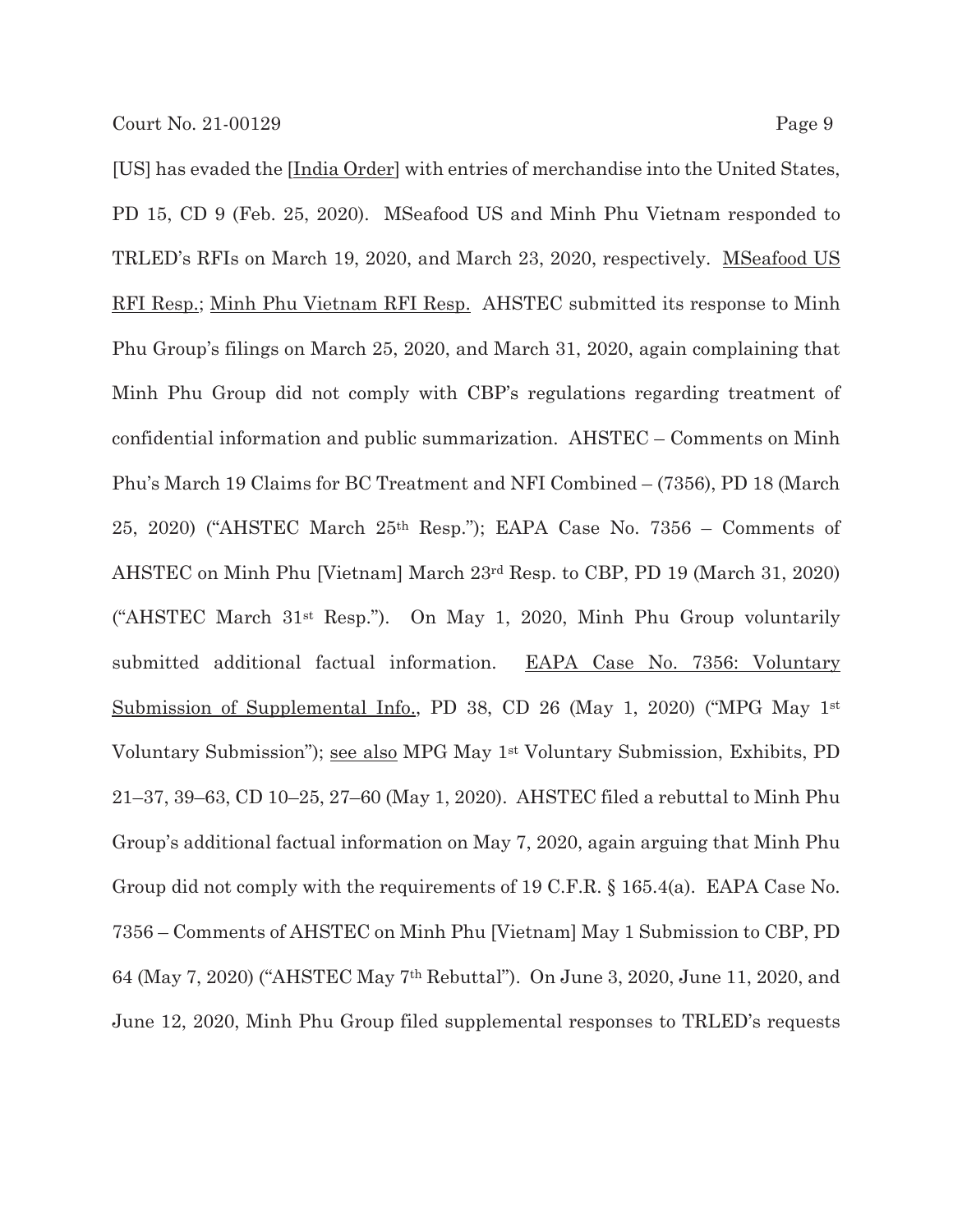for information.8 EAPA Case No. 7356: MSeafood [US] Resp. to Supplemental Importer [RFI], PD 66, CD 62 (June 13, 2020) ("MSeafood US Supplemental RFI Resp."); EAPA Case No. 7356: Minh Phu [Vietnam] Resp. to Supplemental Importer [RFI], PD 217, CD 213 (June 11, 2020) ("Minh Phu Vietnam Supplemental RFI  $Resp."$ ).<sup>9</sup>

 On September 14, 2020, Minh Phu Group submitted its written argument to TRLED, and AHSTEC filed its rebuttal written argument on September 28, 2020. EAPA Case No. 7356: Minh Phu Written Argument, PD 218, CD 214 (Sept. 14, 2020); EAPA Case No. 7356: [AHSTEC's] Resp. to Written Arguments, PD 219 (Sept. 28, 2020) ("AHSTEC Written Arg."). AHSTEC continued to argue that Minh Phu Group did not comply with CBP's regulations. AHSTEC Written Arg. at 4–7. On October 13, 2020, TRLED issued the TRLED Decision, in which it imposed an adverse inference against MSeafood US for failing to produce reports tracking all shipments of shrimp Minh Phu Group imported into Vietnam from the bill of lading through a specific export sale, and thus determined that MSeafood US entered Indian shrimp

<sup>8</sup> On May 20, 2020, TRLED issued supplemental requests for information to Minh Phu Group; however, those requests are not part of the administrative record filed with the court. See TRLED – Supp. RFI Ext. Resp., PD 67 (June 9, 2020) (in granting Minh Phu Group's request for an extension of time to file responses, TRLED refers to its May 20, 2020, supplemental requests for information).

<sup>9</sup> MSeafood US filed the public version of Minh Phu Vietnam Supplemental RFI Resp. on June 12, 2020. The confidential version of the Minh Phu Vietnam Supplemental RFI Resp. erroneously uses the same title as the MSeafood US Supplemental RFI Resp., but that is corrected in the public version to reflect Minh Phu Vietnam's response to the supplemental manufacturer/supplier RFI, rather than MSeafood US' response to the supplemental importer RFI.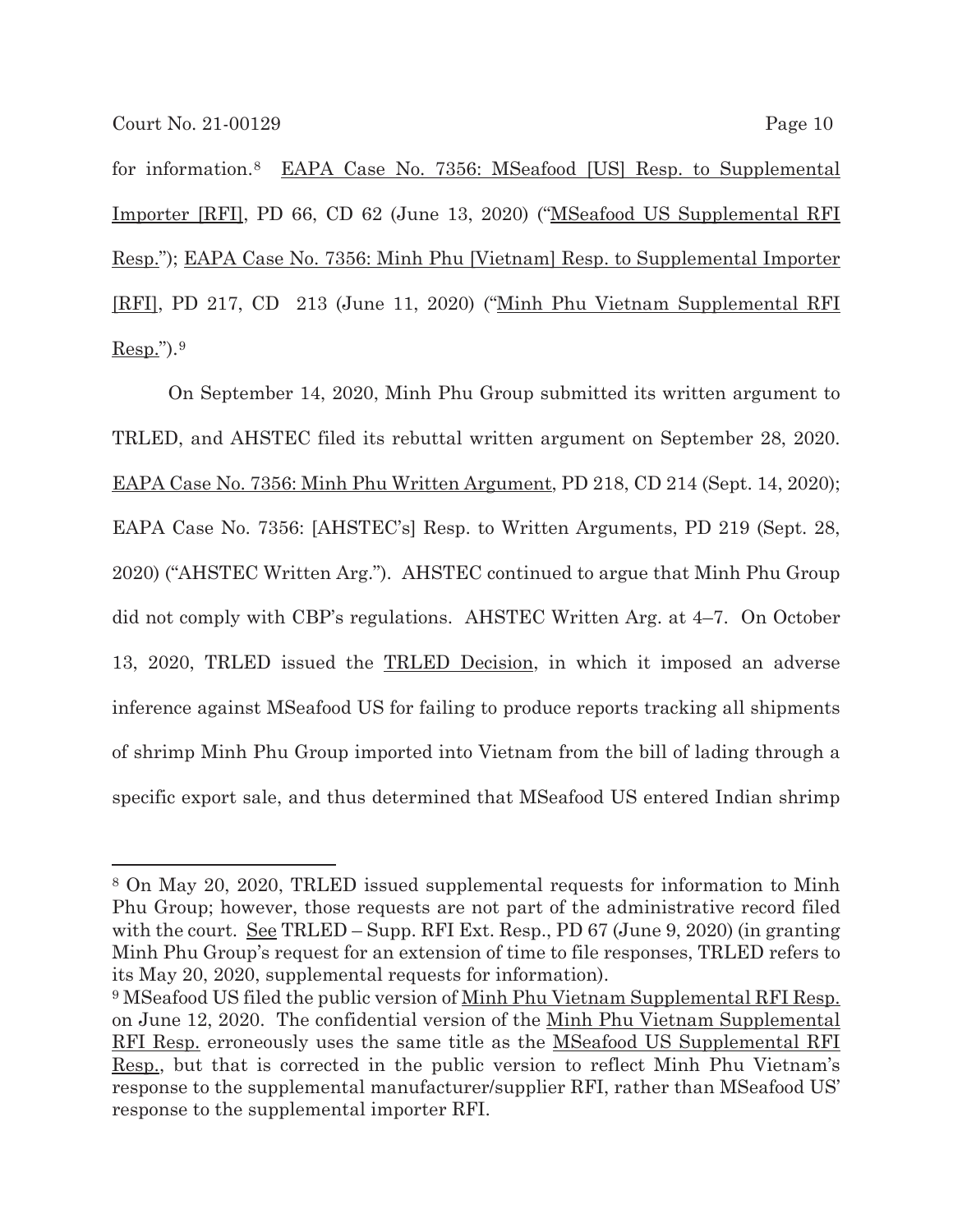into the United States by means of evasion without paying ADDs pursuant to the India Order. TRLED Decision at 9–10. Minh Phu Group submitted a timely request to ORR to conduct a de novo administrative review of the TRLED Decision on November 10, 2020. EAPA Case No. 7356: Minh Phu Request for Admin. Review, PD 227, CD 218 (Nov. 10, 2020). AHSTEC filed its response to Minh Phu Group's request for administrative review on November 25, 2020. HQ Case Number H314879: [AHSTEC's] Resp. to Request for Admin. Review (EAPA Case No. 7356), PD 230 (Nov. 25, 2020) ("AHSTEC ORR Resp."). On February 11, 2021, ORR issued the <u>ORR</u> Decision, in which it found that Minh Phu Group had adequately complied with TRLED's requests for information such that TRLED erred in imposing an adverse inference against MSeafood US. ORR Decision at 8–10. ORR thus concluded that there was not sufficient information on the record to find that Minh Phu Group entered Indian shrimp into the United States by means of evasion. Id. at 10. AHSTEC now challenges the CBP Decisions.

### **JURISDICTION AND STANDARD OF REVIEW**

 The court has jurisdiction pursuant to section 517 of the Tariff Act of 1930, as amended, 19 U.S.C. § 1517(g),<sup>10</sup> and 28 U.S.C. § 1581(c), which grant the court jurisdiction over actions contesting determinations of non-evasion pursuant to EAPA. The court shall determine "(A) whether [CBP] fully complied with all procedures

<sup>10</sup> Further citations to the Tariff Act of 1930 will be to the relevant sections of the U.S. Code, 2018 edition.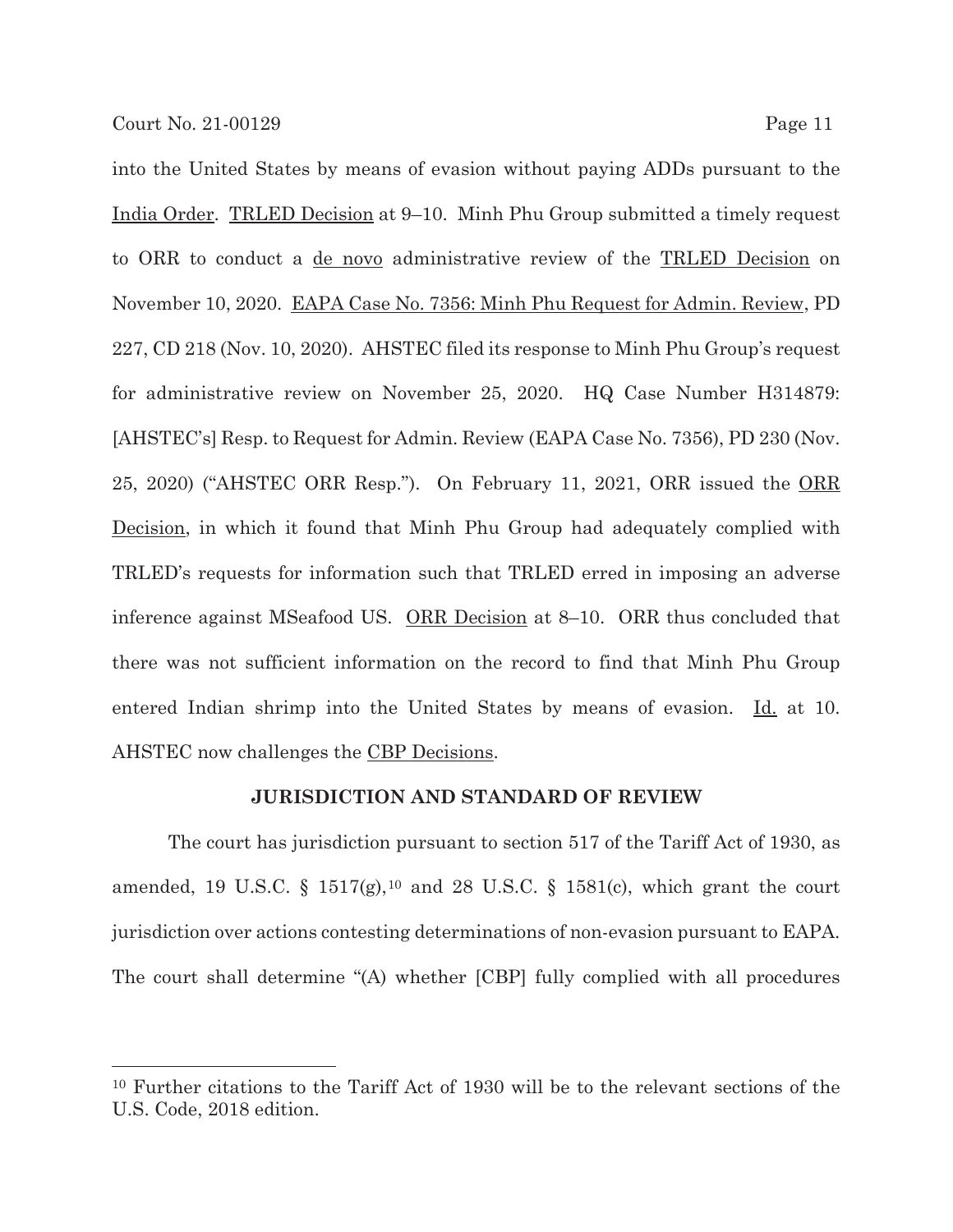under [19 U.S.C. §§ 1517(c) and (f)]; and (B) whether any determination, finding, or conclusion is arbitrary, capricious, an abuse of discretion, or otherwise not in accordance with law." 19 U.S.C.  $\S 1517(g)(2)(A)$ –(B). CBP's determination of whether an importer evaded ADDs must be supported by substantial evidence on the record. <u>Id.</u> § 1517(c)(1)(A).

#### **DISCUSSION**

AHSTEC challenges three aspects of the CBP Decisions: (1) ORR's substantive determination of non-evasion; (2) ORR's purported failure to review the entire administrative record in support of the ORR Decision; and (3) TRLED's alleged failure to follow CBP's regulations requiring public summary of confidential documents or explanations of why such summary is impossible. Pl. Br. at 31–40. At oral argument, Defendant conceded that ORR did not review the entire administrative record in reaching the ORR Decision. Oral Arg., 4:53–6:33. Therefore, remand is required. Additionally, it is unclear how TRLED enforced compliance with the requirements to provide public summaries or explanations of why such summaries could not be provided. Defendant fails to clarify the standard CBP must meet in administering its regulations relating to public summarization of allegedly confidential information, and further fails to explain how TRLED met that standard in light of seemingly inconsistent treatment of information that is in certain places alleged to be not suitable for public summarization and in others apparently publicly summarized. The court thus also remands TRLED's determinations regarding public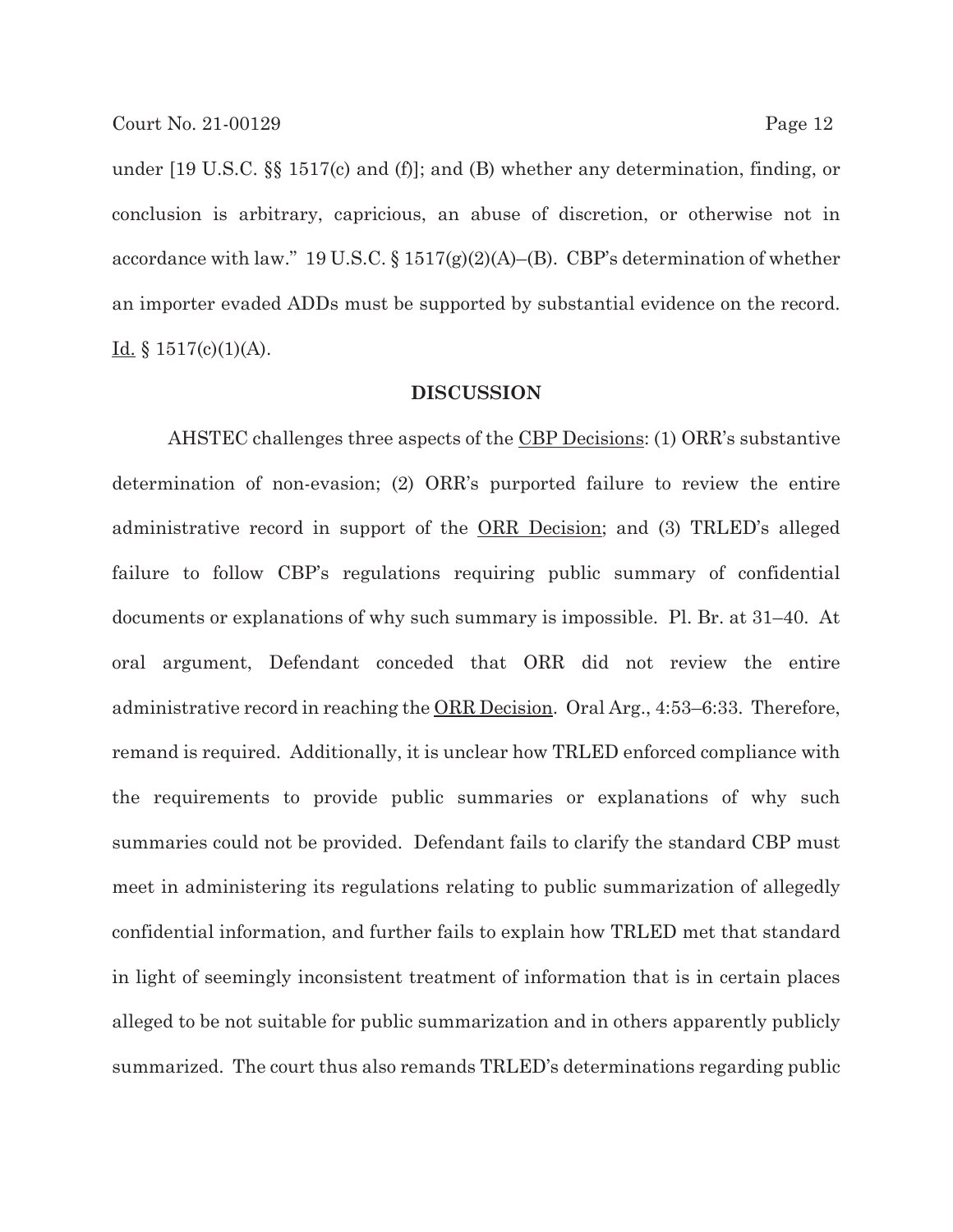summarization of confidential information for further explanation. Given CBP's procedural shortcomings in making the CBP Decisions, the court does not reach AHSTEC's substantive arguments.

### **I. Review of the Entire Administrative Record**

Defendant argued in its brief that ORR had and reviewed the entire administrative record developed by TRLED; however, at argument, Defendant abandoned that position and conceded that TRLED failed to transmit the entire record to ORR. Def. Br. at 19–20; Oral Arg. at 4:53–6:33. Although Defendant and Minh Phu Group each attempted to downplay the materiality of the documents missing from the record that TRLED transmitted to ORR, even a cursory review of the list of documents demonstrates that ORR could not possibly have complied with its obligation to conduct a de novo review of the entire administrative record. The court remands the ORR Decision to CBP for consideration of the entire administrative record.

 "It has long been established that government officials must follow their own regulations, even if they were not compelled to have them at all, and certainly if directed to promulgate them by Congress." <u>Voge v. United States</u>, 844 F.2d 776, 779 (Fed. Cir. 1988) (citing Service v. Dulles, 354 U.S. 363, 388 (1957)). EAPA was enacted as Section 421 of the Trade Facilitation and Trade Enforcement Act of 2015, Pub. L. 114–125 (2016) ("TFTEA"), which amended the Tariff Act of 1930 to include the EAPA provisions set forth in 19 U.S.C. § 1517, and to amend 28 U.S.C. § 1581(c)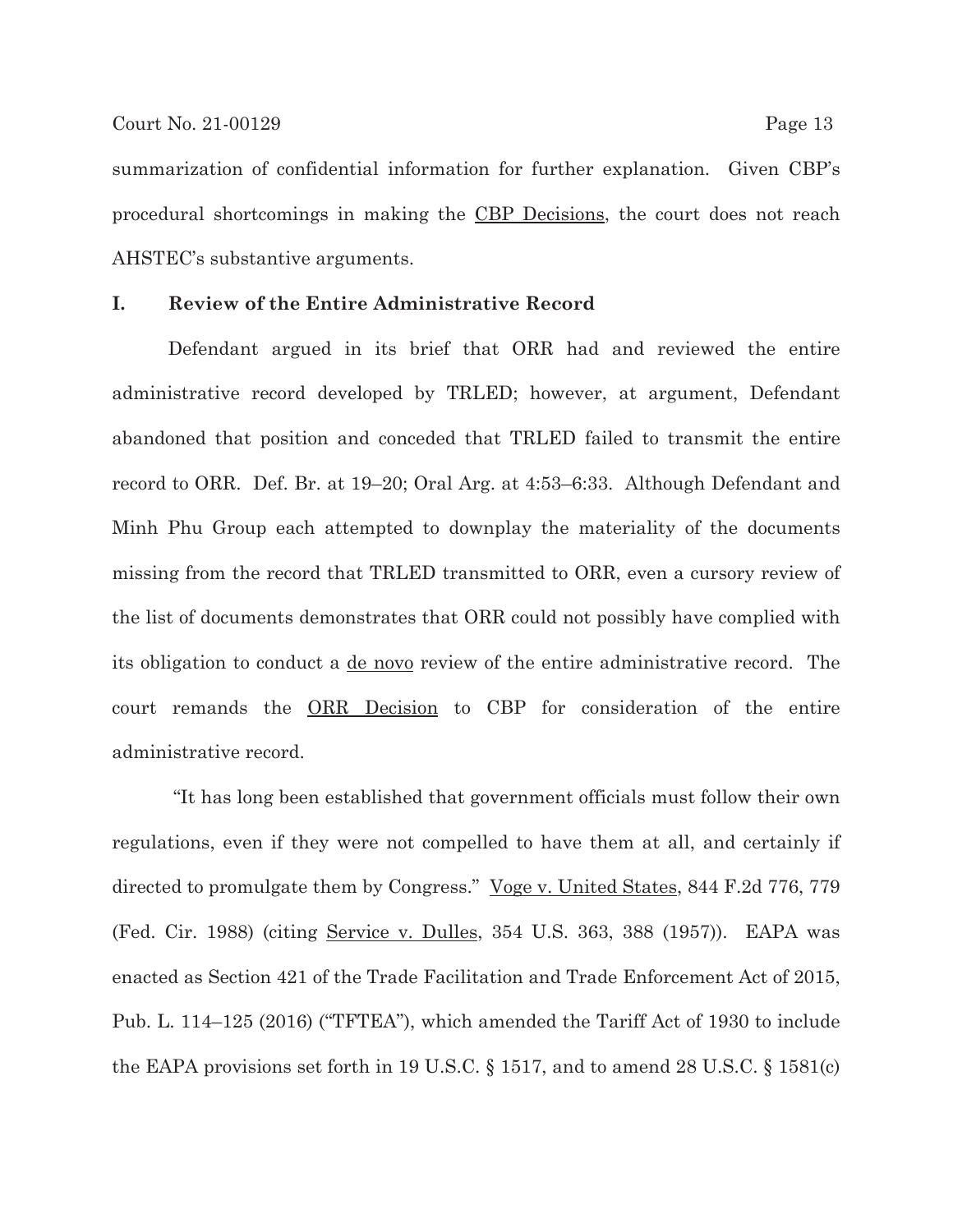to include in this court's jurisdiction actions challenging a determination made pursuant to EAPA. See TFTEA § 421(a)–(b). Section 421(d) of TFTEA directed the Secretary of Homeland Security to "prescribe such regulations as may be necessary to implement the amendments made by this section." TFTEA § 421(d). The Department of Homeland Security, CBP's parent organization, issued such regulations, which are codified at Chapter I, Part 165 of Title 19 of the Code of Federal Regulations. See 19 C.F.R. §§ 165.0 et seq.; see also Investigation of Claims of Evasion of Antidumping and Countervailing Duties, 81 Fed. Reg. 56,477 (Dep't Homeland Security [CBP]; Dep't Treasury Aug. 22, 2016). Under EAPA, when an importer or an interested party requests ORR to conduct an administrative review of a determination by TRLED as to evasion, ORR must conduct such a review de novo. 19 U.S.C. § 1517(f)(1). CBP's regulations specify that a de novo review under 19 U.S.C. § 1517(f)(1) requires ORR to "review the entire administrative record upon which the initial determination was made," inter alia. 19 C.F.R. § 165.45.

Here, having included a requirement for ORR to review "the entire administrative record" in the regulations that Congress directed CBP to promulgate, ORR was not permitted to make the ORR Decision based on a review of only part of the administrative record. Voge, 844 F.2d at 779. Moreover, the portion of the administrative record that ORR did not review is significant. In addition to correspondence between the parties, requests for extensions, and responses to such requests, TRLED failed to transmit Minh Phu Vietnam's and MSeafood US' entire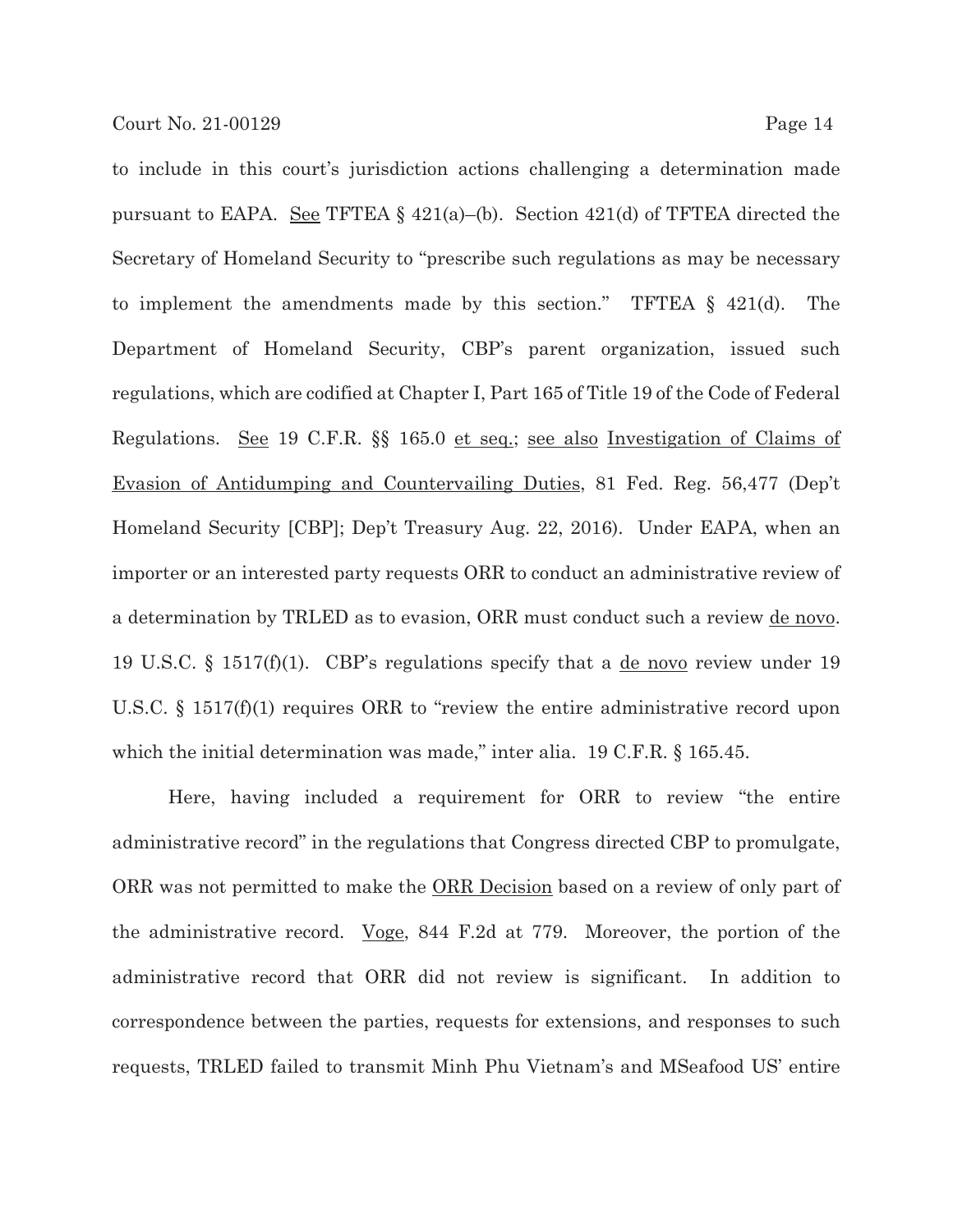responses to TRLED's initial RFIs. See Supplemental Index of Administrative Record, June 30, 2021, ECF No. 30-1 (pertaining to CD 220–330). The public and confidential versions of these documents amount to approximately 17,000 pages, the vast majority of which is comprised of Minh Phu Group's business records, which Minh Phu Group contends demonstrate that it did not evade the India Order by importing India-origin shrimp into the United States via transshipment through Vietnam. See MSeafood US RFI Resp.; Minh Phu Vietnam RFI Resp. Regardless of whether Minh Phu Group re-submitted some of that material in response to subsequent requests for information, as Minh Phu Group contended at argument, Minh Phu Group failed to submit evidence that ORR possessed all of the missing documents in its administrative review. See Oral Arg. at 11:31–12:36, 1:17:34– 1:17:55. Moreover, the missing documents are repeatedly cited in the TRLED Decision and are therefore material. See TRLED Decision at 2, 4 n.31, 5 n.38, 6 n.47, 8 n.60, 9 n.62. Unsurprisingly, ORR does not cite the missing documents in the ORR Decision. See generally ORR Decision. ORR could not have properly reviewed the TRLED Decision, or the record upon which the TRLED Decision was based, without reviewing the missing documents. Because the <u>ORR Decision</u> was made following a procedure contrary to that prescribed in CBP's own regulations and was based on a review of an incomplete record missing thousands of pages of documents, the ORR Decision must be remanded.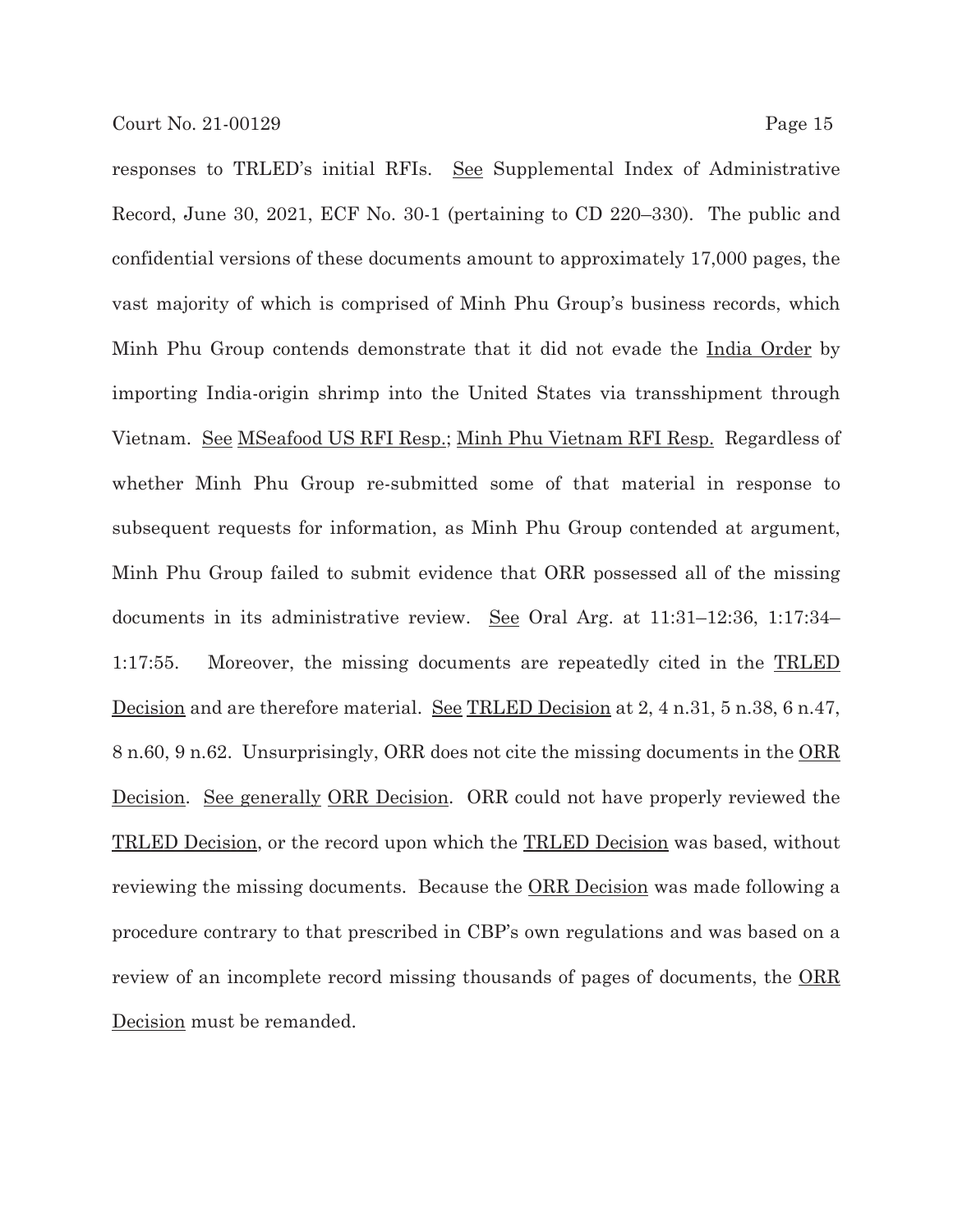Minh Phu Group argues that prior to oral argument neither it nor AHSTEC were aware that ORR did not review the entire record and asks the court to order further briefing on the issue. Mot. for Supp. Briefing at 1–2. AHSTEC responds that it was aware that ORR did not review the entire record and in fact argued as much in its opening brief. Pl. Opp. to Mot. for Supp. Br. at  $4-5$  (citing, inter alia, Pl. Br. at 37–38).11 Nonetheless, accepting Minh Phu Group's statement that it only learned at oral argument that ORR could not have possibly reviewed the entire record, the salient point is that ORR could not possibly have reviewed the entire record.

In its proposed supplemental brief, Minh Phu Group argues that the missing information was immaterial. Post-Hearing Br. of [Minh Phu Group], 8–10, Apr. 22, 2022, ECF No. 53-1. However, as discussed above, the missing documents are repeatedly cited in the TRLED Decision and contain Minh Phu Group's confidential business records that Minh Phu Group relied on in support of its substantive arguments against a finding of evasion, and thus the missing documents are material.12 Moreover, ORR must conduct a de novo review of the entire record. 19 U.S.C. § 1517(f)(1); 19 C.F.R. § 165.45. Because ORR did not review the entire record,

<sup>&</sup>lt;sup>11</sup> The court also issued written questions to the parties prior to oral argument which asked Defendant how it could be certain ORR had reviewed the entire record. Ltr. Filed by the Hon. Claire R. Kelly Concerning Oral Arg. Questions, 4–5, Mar. 21, 2022, ECF No. 51.

<sup>12</sup> Even at this point in the litigation, it is not clear that the court has the entire record. See FN 8, supra. Rather than assessing the materiality of missing documents post hoc, the agency should simply review entire record and then transmit the entire record to the court.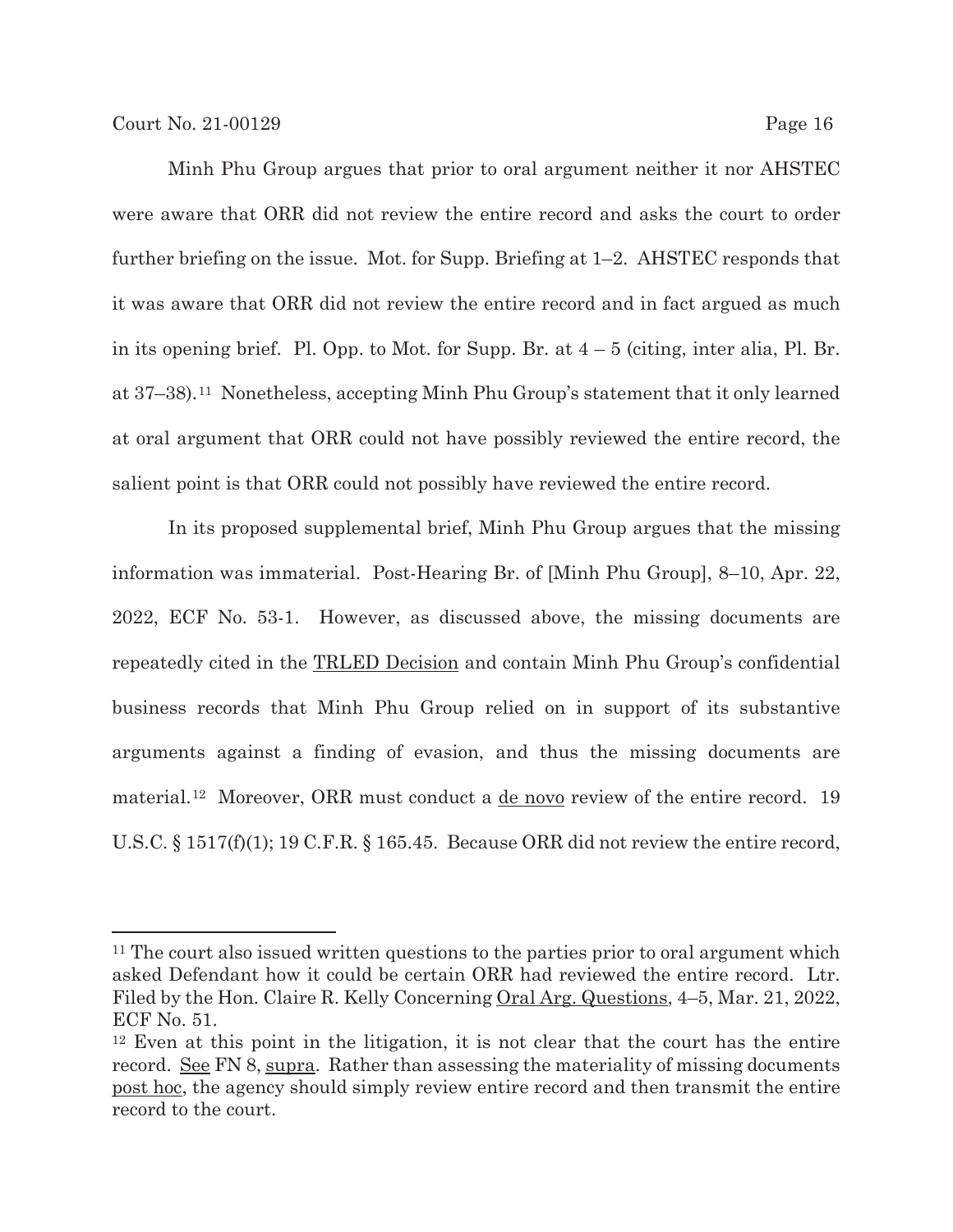remand is required, and as discussed below, because CBP's explanations of how its treatment of confidential information and the public summaries of such information complied with CBP's regulations were inadequate, a limited remand would not suffice. Therefore, Minh Phu Group's Motion for Supplemental Briefing is denied.

#### **II. Public Summarization**

AHSTEC also challenges TRLED's treatment of Minh Phu Group's confidential information and compliance with CBP's regulations requiring adequate public summarization of confidential documents or explanation of why such summarization is not possible. Pl. Br. at  $31-35$ ; <u>see also</u> 19 C.F.R. § 165.4(a). Although Defendant attempts to frame this as a constitutional due process issue, see Def. Br. at 25, there is no need for the court to analyze what if any constitutional right AHSTEC has in participating in an EAPA proceeding or whether any such right was violated. CBP's regulations require CBP to treat only certain information as confidential and to ensure any such confidential information is accompanied by a public version that adequately summarizes the confidential information or else an explanation of why such summary is not possible. 19 C.F.R.  $\S$  165.4(a). Because CBP fails to adequately explain why it accepted Minh Phu Group's assertions regarding confidential information or how CBP evaluated the sufficiency of public summarization or explanation of the inability of Minh Phu Group to publicly summarize the purportedly confidential documents, the court remands the CBP Decisions for further explanation or reconsideration.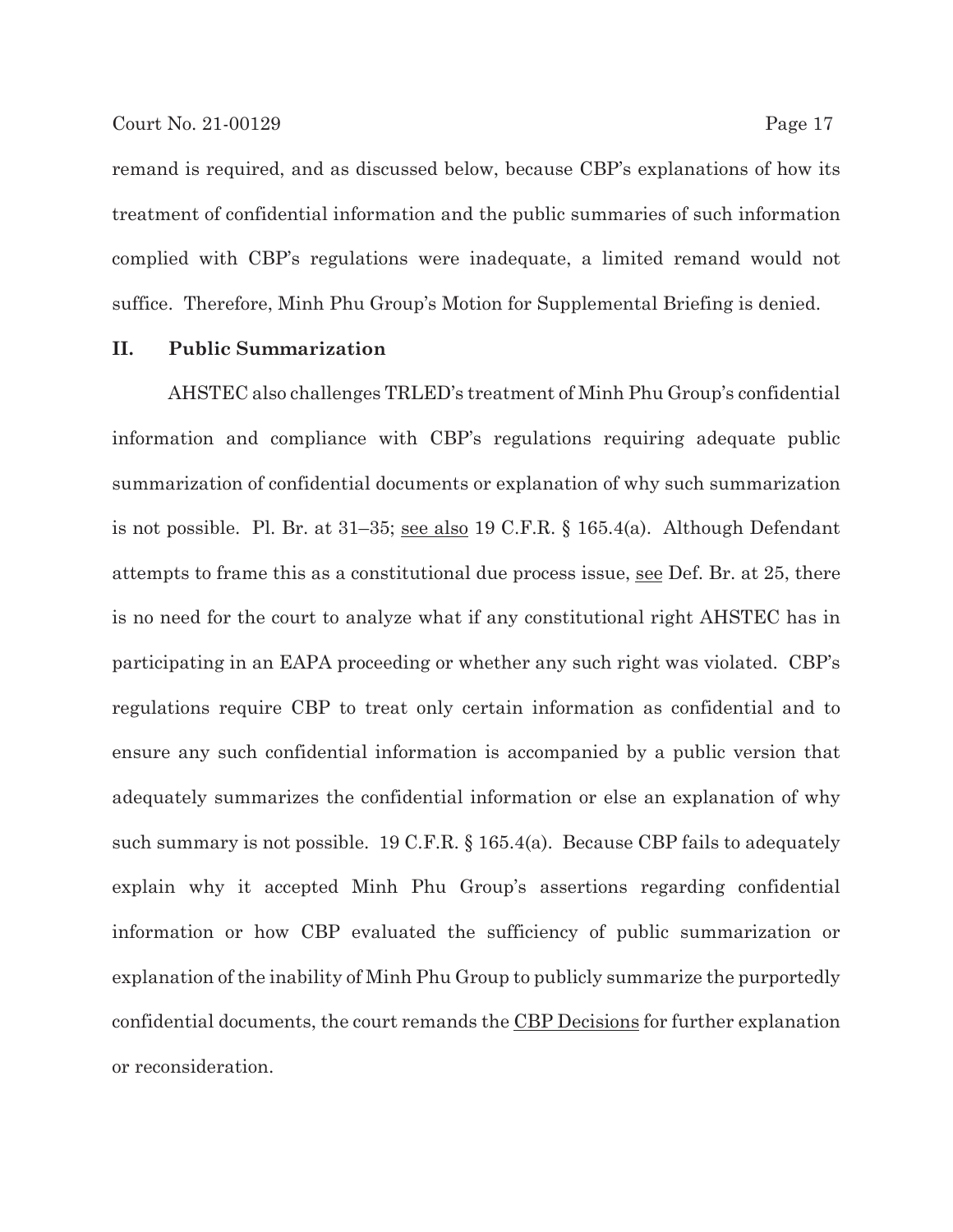Pursuant to the Administrative Procedure Act, agencies engage in rule making and adjudication. See 5 U.S.C. §§ 553–54. "[A]djudication means agency process for the formulation of an order." Id. § 551(7) (internal quotation marks omitted). "[O]rder means the whole or part of a final disposition, whether affirmative, negative, injunctive, or declaratory in form, of an agency in a matter other than rule making but including licensing." Id. § 551(6) (internal quotation marks omitted). Although informal agency adjudications are not subject to notice and comment procedures or a hearing that the Administrative Procedure Act imposes on agency rulemaking or formal adjudication, respectively, see Neustar, Inc. v. Fed. Comms. Comm'n, 857 F.3d 886, 893 (D.C. Cir. 2017), informal adjudications under EAPA may not be "arbitrary, capricious, an abuse of discretion, or otherwise not in accordance with law." 19 U.S.C. § 1517(g)(2)(B). Moreover, a court must evaluate the legality of agency action based on the agency's explanation at the time it acted. Board of Trustees of Leland Stanford Junior Univ. v. Chinese Univ. of Hong Kong, 860 F.3d 1367, 1376 (Fed. Cir. 2017) (citing Securities and Exchange Comm'n v. Chenery Corp., 332 U.S. 194, 196 (1947) ("[A] reviewing court, in dealing with a determination or judgment which an administrative agency alone is authorized to make, must judge the propriety of such action solely by the grounds invoked by the agency. If those grounds are inadequate or improper, the court is powerless to affirm the administrative action by substituting what it considers to be a more adequate or proper basis"). A court will uphold an agency action when the explanation is of less-than-ideal clarity; however, the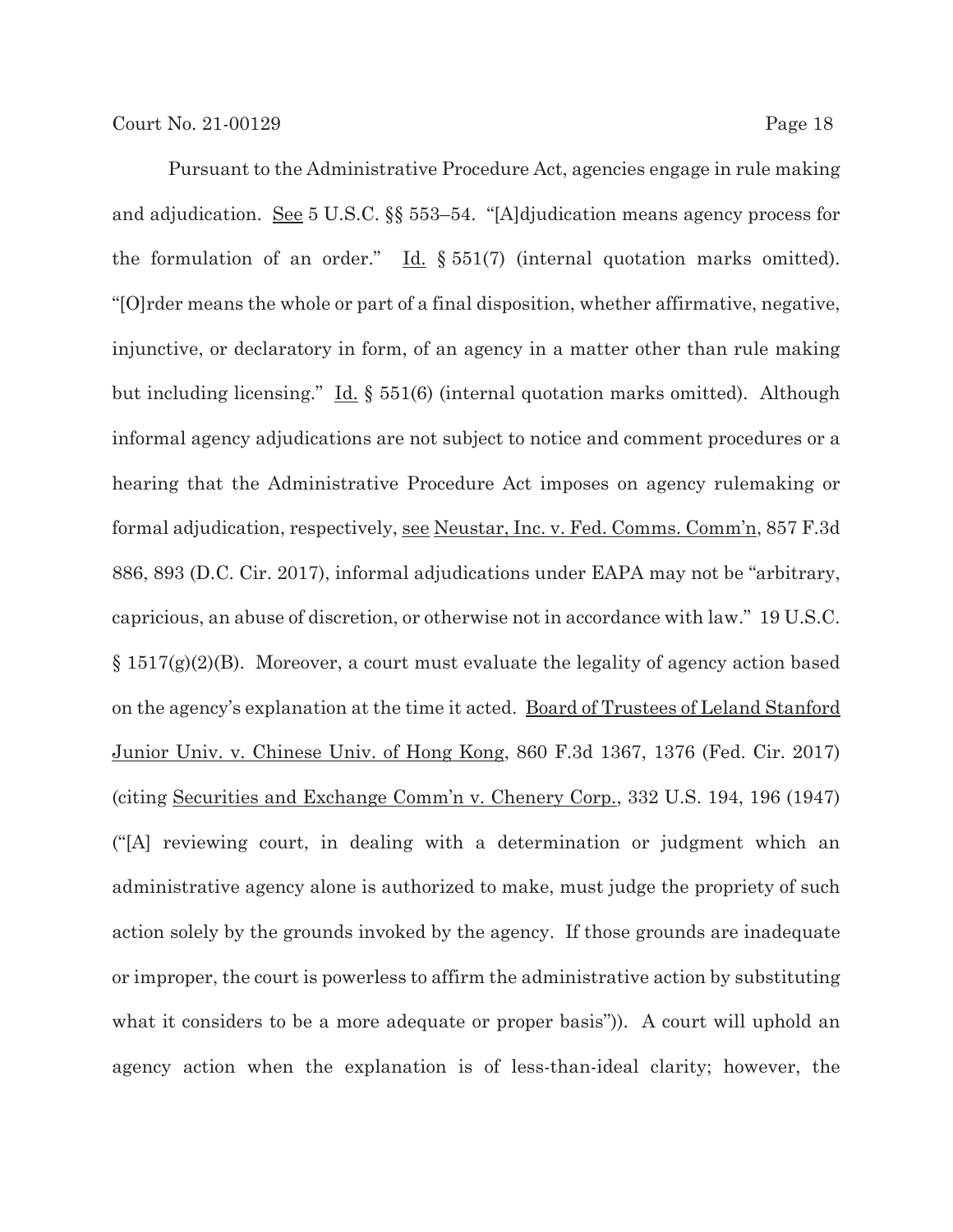explanation must come from the agency, not counsel's post hoc rationalization of agency action. Ultratec, Inc. v. CaptionCall, LLC, 872 F.3d 1267, 1274 (Fed. Cir. 2017).

EAPA provides that the court "shall examine—(A) whether [CBP] fully complied with all procedures under subsections (c) and (f)."  $19 \text{ U.S.C.} \$   $1517(g)(2)(\text{A})$ . Subsection (c)(2) permits CBP to collect information from interested parties. Id. § 1517(c)(2). CBP's regulations provide further specifications regarding the procedures set forth in 19 U.S.C. §§ 1517(c), (f). Specifically, CBP's regulations permit parties to an EAPA proceeding to request confidential treatment for certain "business confidential information" they file with CBP. 19 C.F.R. § 165.4(a). Only "trade secrets and confidential or financial information obtained from any person, which is privileged or confidential" is business confidential information for the purposes of EAPA proceedings. Id. To obtain confidential treatment for its information, a party must request CBP treat the information as confidential by bracketing any such information and explaining why the party believes the information to be confidential. <u>Id.</u>  $\oint$  165.4(a)(1). A party requesting confidential treatment of its information must also submit a public version of the document. Id. § 165.4(a)(2). The public version of the document must include "a summary of the bracketed information in sufficient detail to permit a reasonable understanding of the substance of the information" or else "a full explanation of the reasons supporting" a claim that the bracketed information cannot be publicly summarized. Id. "CBP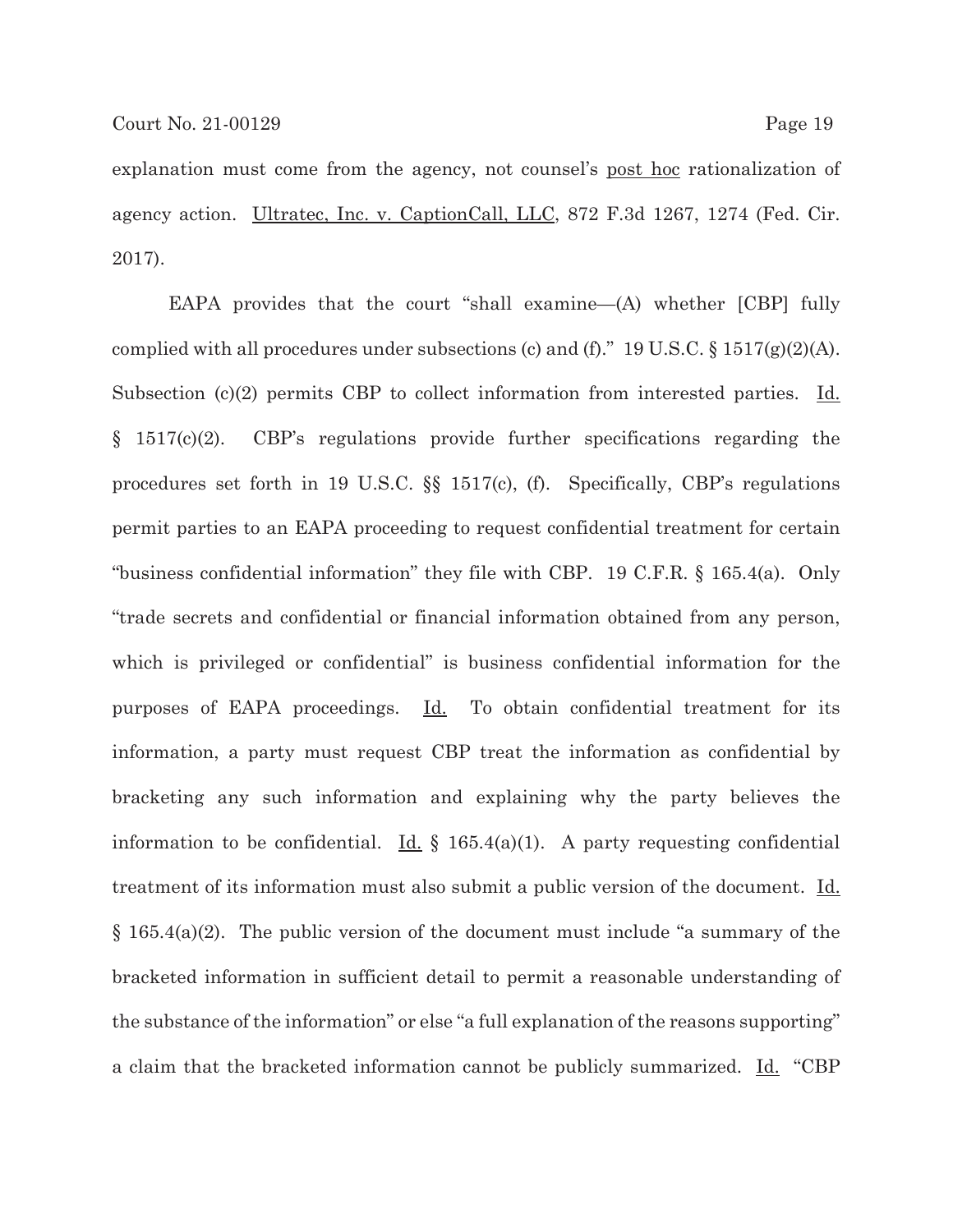will reject a submission that includes a request for business confidential information that does not meet the requirements of  $[19 \text{ C.F.R. } § 165.4(a)]$ ." Id. § 165.4(b). As discussed, CBP is required to comply with its own regulations in administering EAPA. See Voge, 844 F.2d at 779.

Here, despite AHSTEC complaining in multiple submissions about the lack of public summarization and the inconsistent treatment of allegedly business confidential information, TRLED did not even mention the issue in the TRLED Decision, let alone explain how it complied with CBP's regulations. See generally TRLED Decision. AHSTEC repeatedly complained about inconsistent treatment of allegedly confidential information, claims that confidential information was not subject to public summarization when such information was summarized elsewhere in Minh Phu Group's submissions, and the terse, boilerplate explanations for why allegedly confidential information was not subject to public summarization. AHSTEC Resp. to MPG Voluntary Submission, 6–18; AHSTEC March 25th Resp., 4– 12; AHSTEC March 31st Resp., 4–14; AHSTEC May 7th Rebuttal, 3–4; AHSTEC Written Arg., 4–7. Nowhere does TRLED or ORR address CBP's regulations governing public summarization, AHSTEC's specific complaints, or how CBP evaluated Minh Phu Group's treatment of purportedly confidential information, assertions that such information is not susceptible to public summarization, and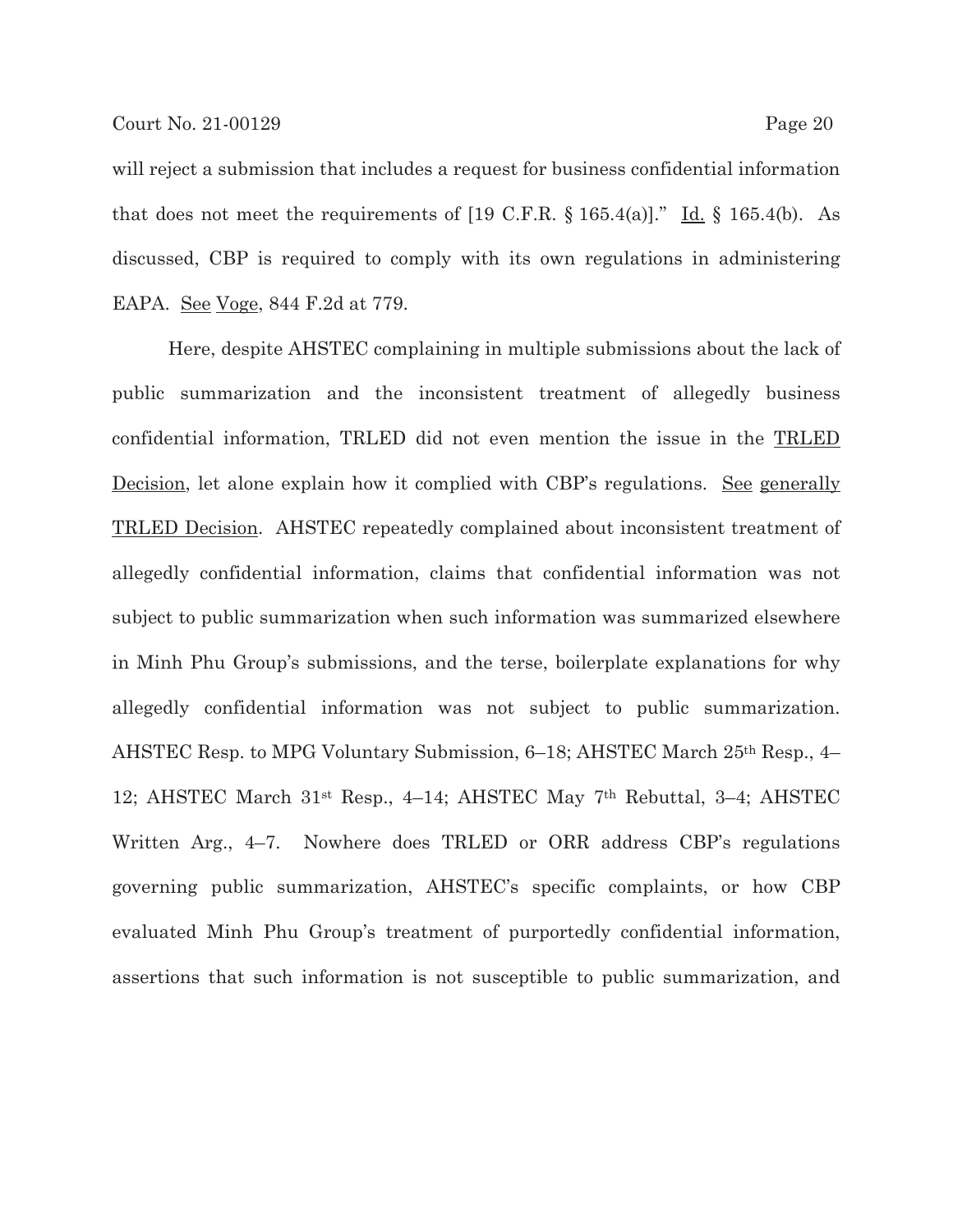explanations in support of those assertions.13 The court cannot evaluate CBP's action without any explanation of CBP's obligations with respect to allegedly confidential information or the reasons for CBP's decisions in this investigation. Therefore, the court remands the CBP Decisions for reconsideration or further explanation regarding confidential treatment and public summarization of allegedly confidential information.

In opposition, Defendant argues that AHSTEC did not have a constitutional right to access Minh Phu Group's business confidential information. Def. Br. at 23– 28. This argument not only mischaracterizes AHSTEC's claim but also ignores CBP's obligation to comply with its own regulations that require adequate public summarization or explanation of why such summarization is not possible. At argument, counsel argued that the public summarizations were adequate and that CBP could not have required any further information apart from column headings on certain Excel files.14 See Oral Arg. at 50:47–53:35. However, counsel's post hoc rationalization of agency action is insufficient where, as here, CBP fails to address

13 AHSTEC also raised the issues surrounding Minh Phu Group's and CBP's treatment of allegedly business confidential information to ORR, but ORR did not address these issues. See AHSTEC ORR Resp., 17–18 and n.64; ORR Decision. 14 Defendant devoted one sentence in its brief to defending the public summarizations, arguing that AHSTEC's "robust comments . . . demonstrate[] that Minh Phu Group's public summaries provided 'information in sufficient detail to permit a reasonable understanding of the substance of that information.'" Def. Br. at

27 (quoting 19 C.F.R. § 165.4(a)(2)).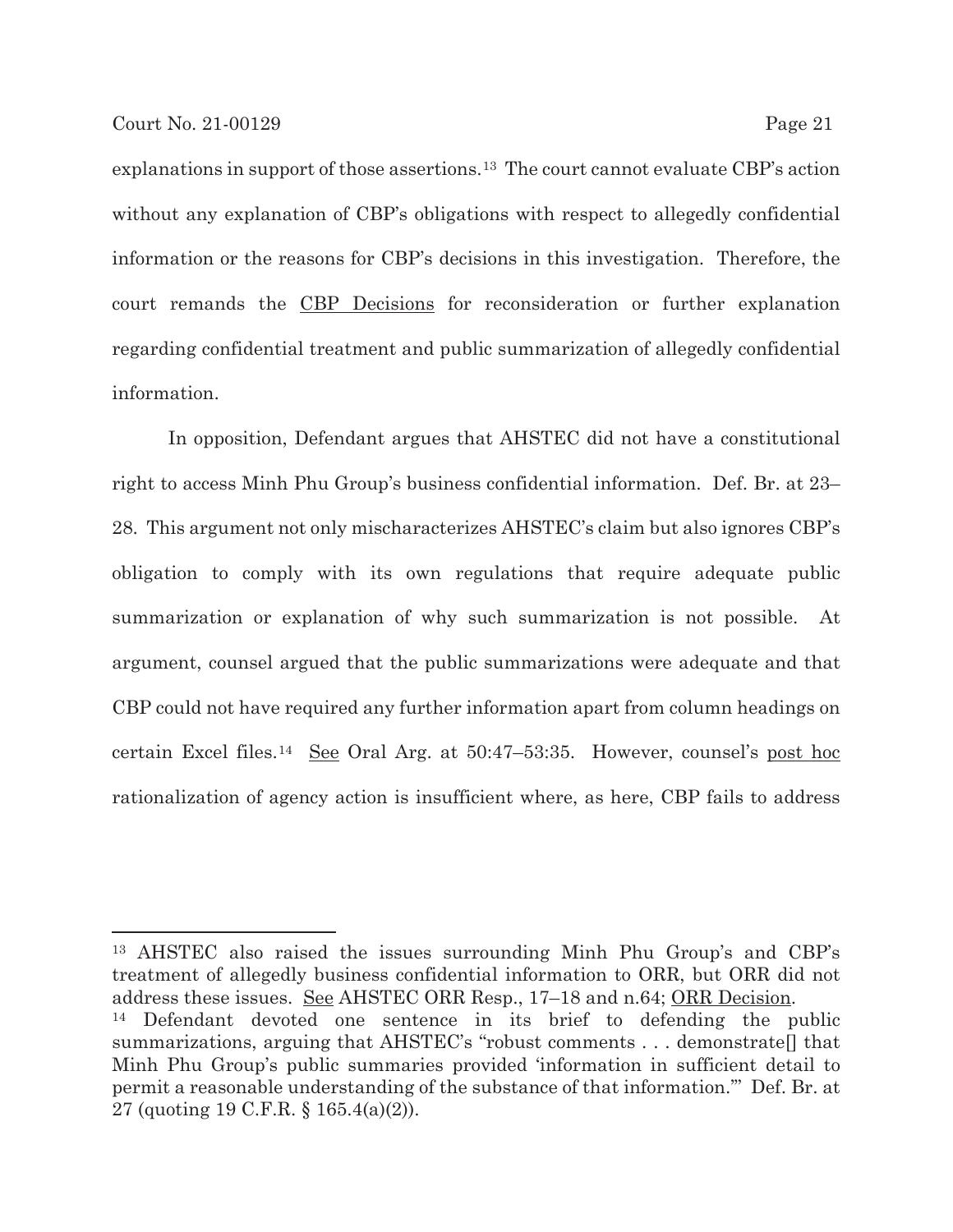how its action complies with applicable regulations, particularly when the substance of such post hoc rationalization is offered for the first time at argument.

#### **III. Determination of Non-Evasion**

Because the procedure underlying the CBP Decisions was conducted contrary to CBP's regulations and TRLED did not adequately explain how it determined the public summaries of confidential documents complied with CBP's regulations, the court declines to consider ORR's substantive findings. On remand, CBP must make a determination as to evasion that is based on a review of the entire record and in compliance with CBP's procedural regulations.

### **IV. Continuation of Judicial Protective Order on Remand**

EAPA does not provide for an administrative protective order ("APO") during administrative proceedings. See 19 U.S.C. § 1517; 19 C.F.R. § 165. Thus, there was no APO for the proceedings before CBP in this case, which is why the issue of adequate public summarization is before the court. However, the parties to this action all have access to the confidential record, subject to the terms of the judicial protective order ("JPO") issued by the court. See Order, May 14, 2021, ECF No. 19. At oral argument, AHSTEC suggested that if the court were to remand the CBP Decisions, it would essentially pretend that it did not have access to the confidential record and make arguments based on the information it had access to during the administrative proceeding. Oral Arg. at 53:52–55:04.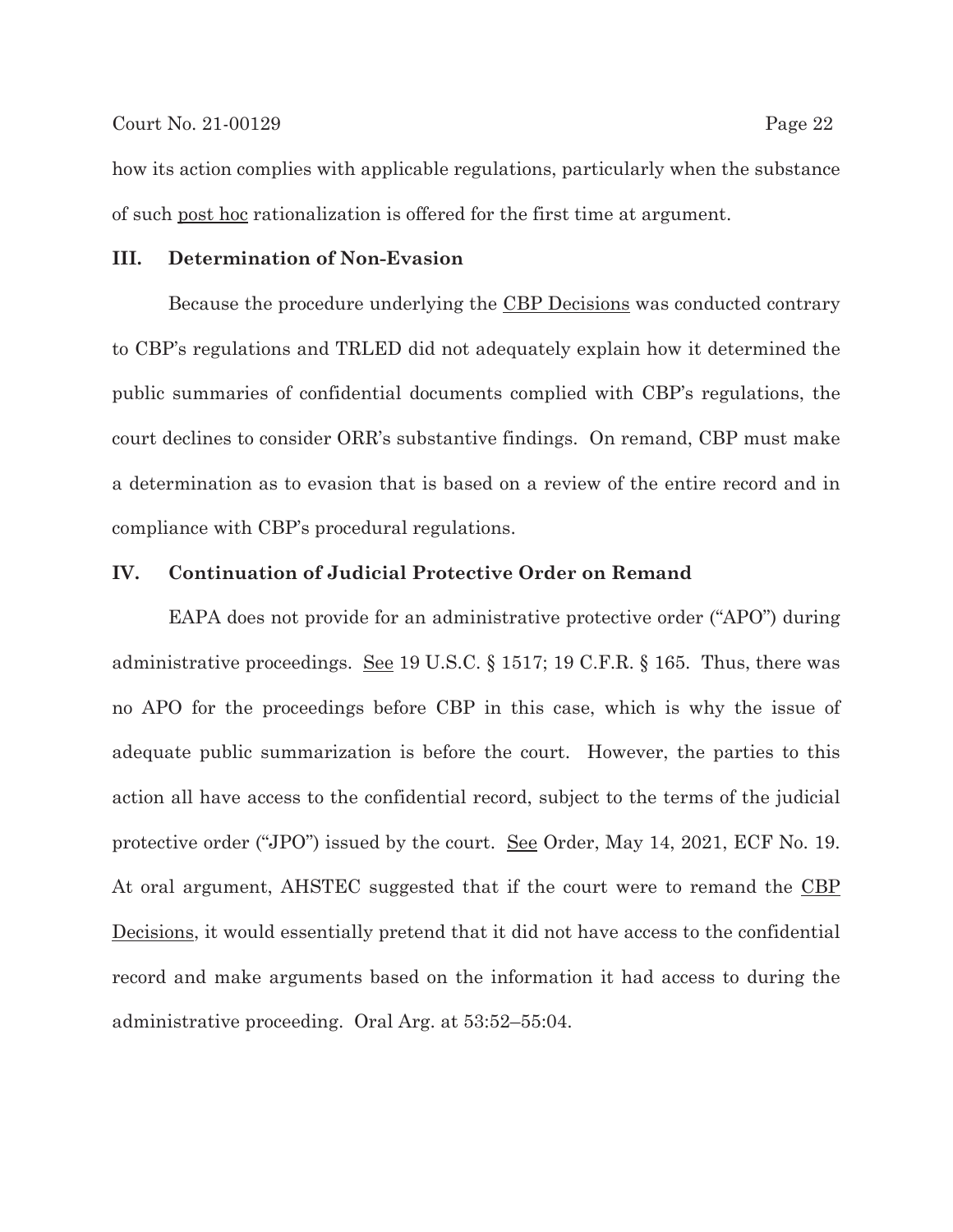Now that the parties have access to the confidential record, the court sees no reason for pretense. The genie is out of the bottle and subject to the protections of a JPO. Therefore, the court will order that the JPO, or some version of it, will extend to the administrative remand proceedings to allow parties to make arguments based on the entire record.<sup>15</sup> See 28 U.S.C. § 2643(c)(1). The parties shall meet and confer in order to submit any proposed revisions for the JPO in accordance with the court's order.

#### **CONCLUSION**

For the foregoing reasons, it is

**ORDERED** Minh Phu Group's Motion for Supplemental Briefing is denied; and it is further

**ORDERED** that the CBP Decisions are remanded for further proceedings in accordance with this Opinion and Order; and it is further

**ORDERED** that CBP shall file its remand redetermination within 90 days of the date of this Opinion and Order; and it is further

**ORDERED** that the parties shall have 30 days thereafter to file comments on the remand redetermination; and it is further

<sup>15</sup> Although the court will enter a JPO and all parties will have access to the confidential record on remand, CBP must ensure that its regulations regarding treatment of information as confidential and public summarization are followed and explain how CBP's decisions regarding confidential information and public summarization comply with those regulations.